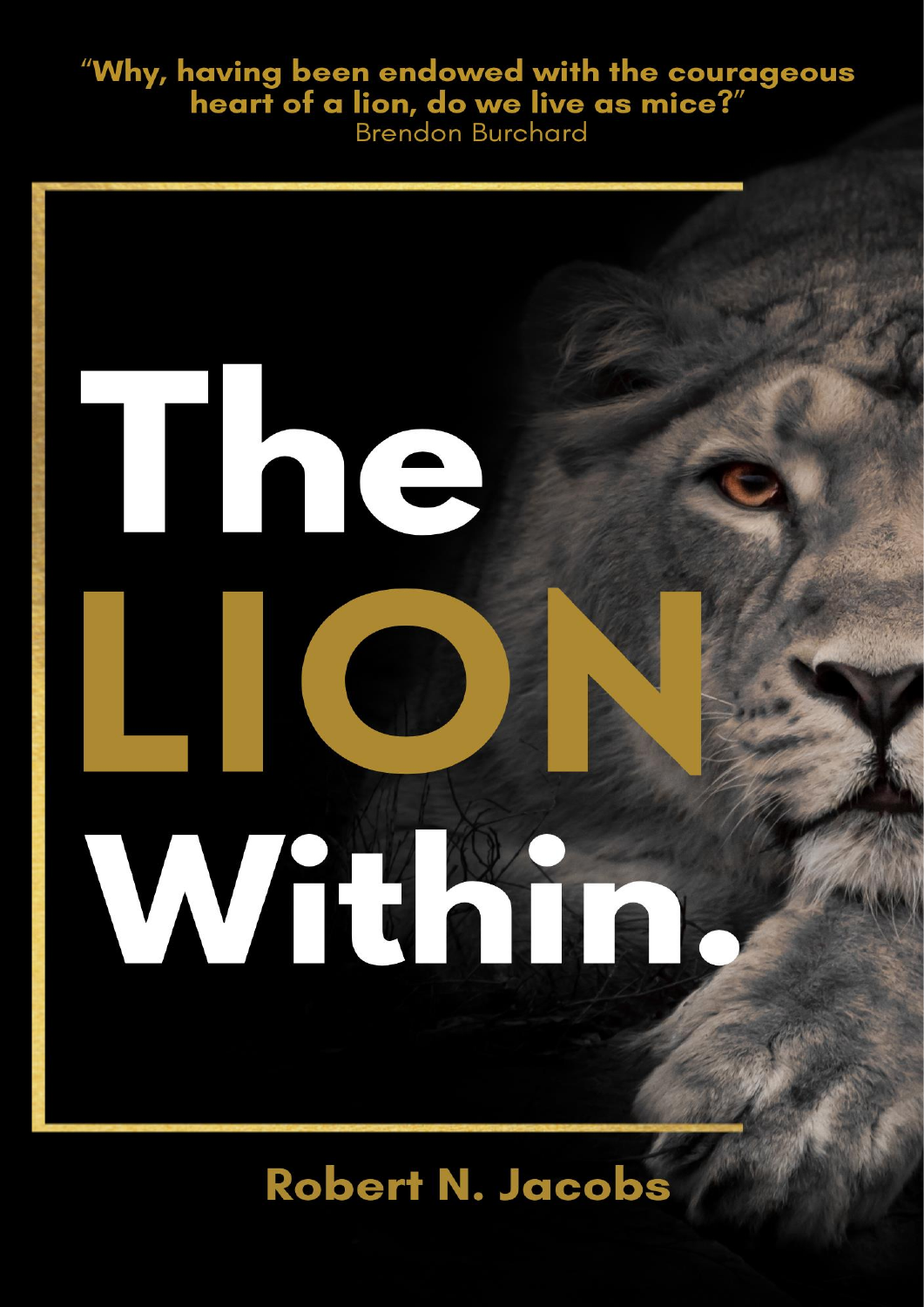# **The Lion Within.**

By Robert N. Jacobs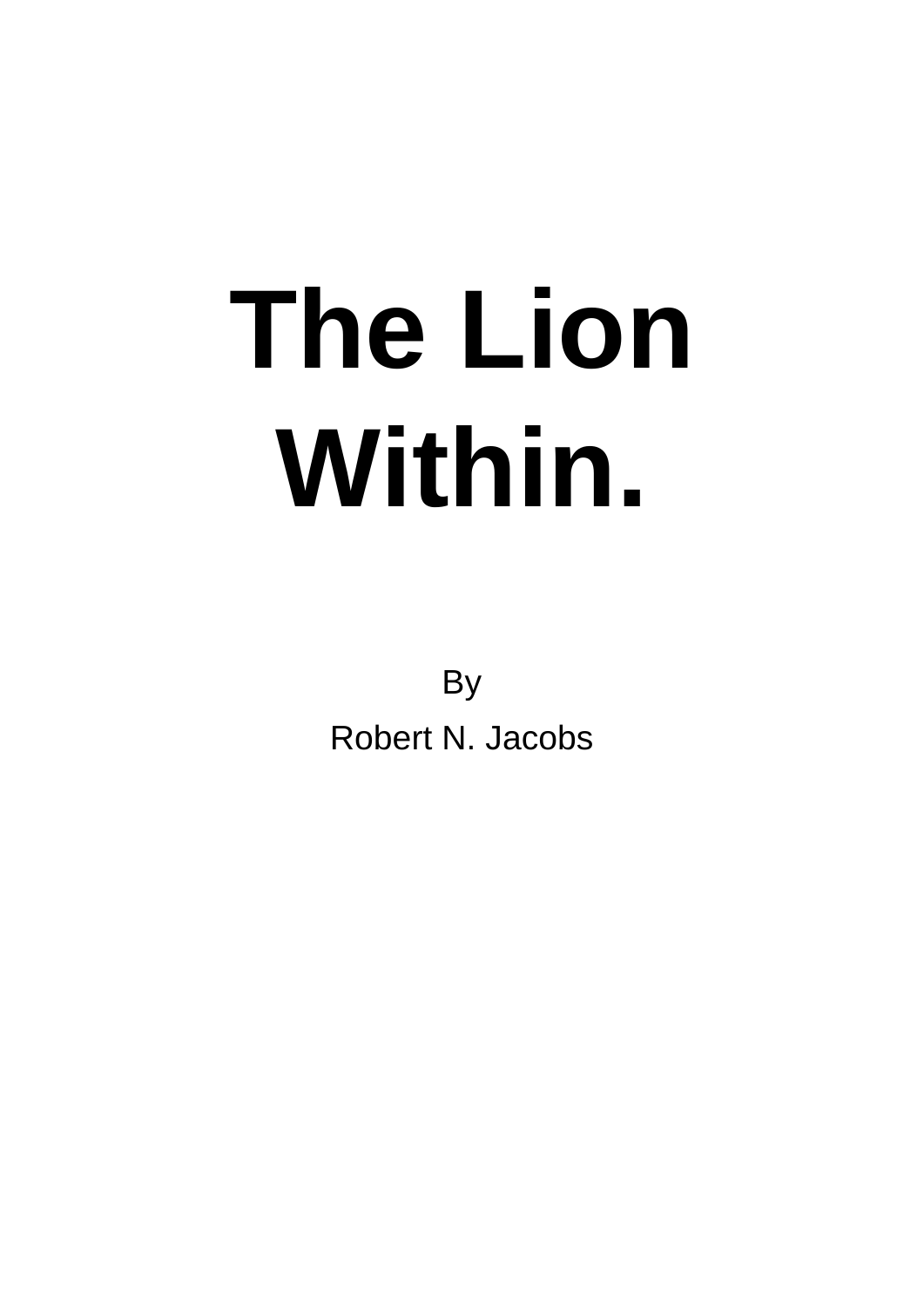# **Index**

| <b>Bonus Chapter.</b> |
|-----------------------|
|                       |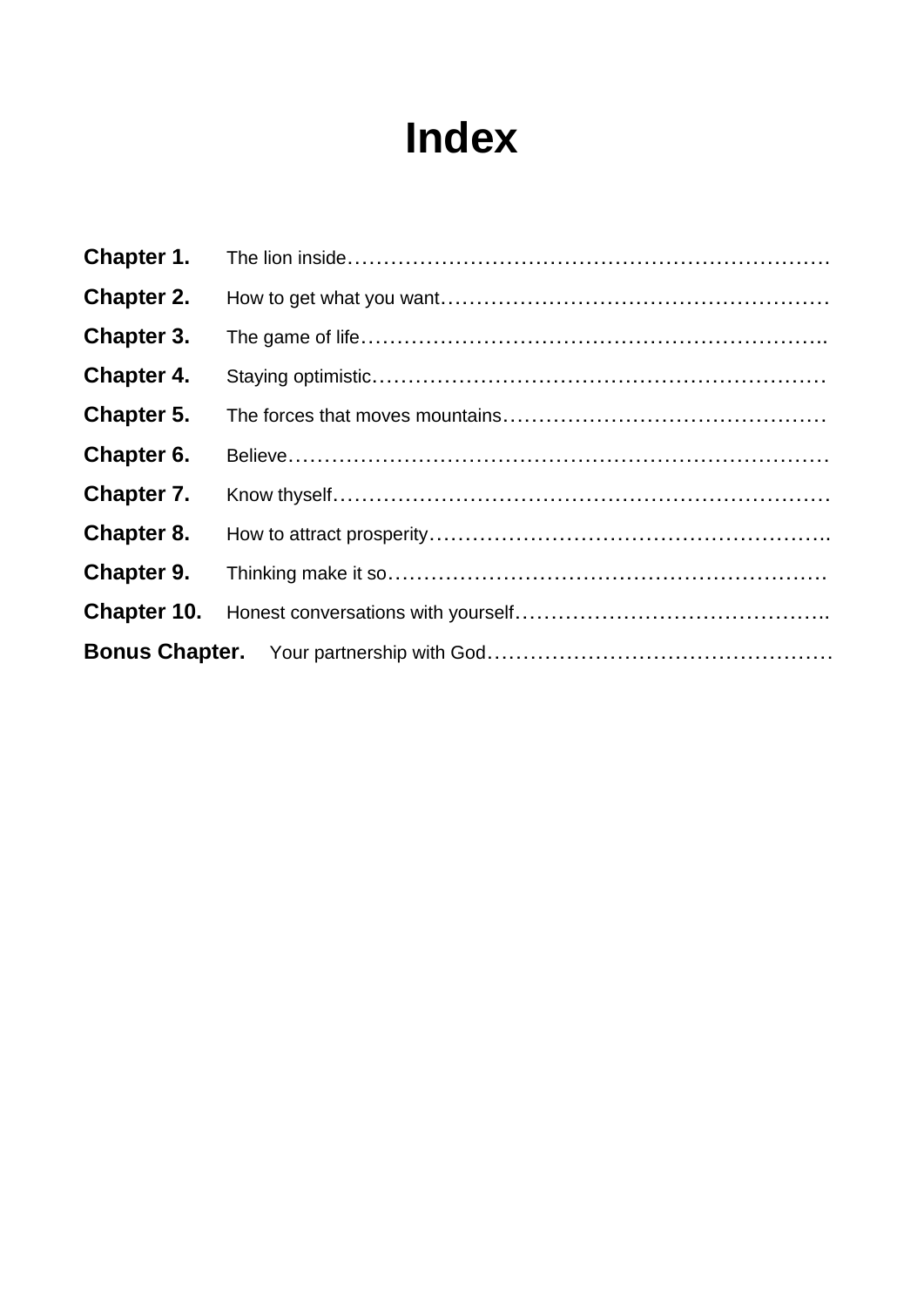## **The Lion Inside.**

One of the most valuable things to come into anyone's life is that moment, that experience, that person, or that learning that touches your soul and reveals the real you. In some cases it can be an incident, accident, emergency, or even a catastrophic event that leads to the discovery of an inner strength and resilience that was hidden deep within, and it's in these moments that you realise your true self and recognise that you already have all the resources you need within you to become the best you can be.

There's an old fable about a lion cub that makes this point beautifully…

One day, a lion cub was playing in the forest while his mother took a nap. He was staying nearby, but interesting things soon began to attract his attention and before long, he'd wandered off deeper into the forest to explore the world beyond his den. There were so much to see that he forgot all about finding his way home, until he realised that he was lost. Suddenly feeling frightened, he called out for his mother, frantically running in all directions in the hope of seeing her, but no response came. He was lost and alone.

Tired and weary, the little lion cub had all but given up when a sheep that had recently had its lamb taken away heard his cries. Taking pity on him, she approached and comforted him, and became the cub's adoptive mother. She grew very fond of her foundling, but the cub very quickly grew in size, so much so that she was almost fearful of him at times. He often had a far-off look in his eyes that she could never quite understand, but the pair lived happily together as mother and son.

Then, one day, a magnificent lion appeared on the horizon. Standing proud, silhouetted against the sky, he shook his huge mane and roared from his vantage point on the top of a hill. The mighty roar echoed through the hills, leaving the mother sheep trembling with fear, but the lion cub found himself spellbound by the strange sound; a sound that sparked a feeling in him he hadn't experienced before. The lion's roar had touched a chord in his nature and aroused a force within him that brought a strange new consciousness of power – a whole new desire. Instinctively, without any conscious thought, he answered the lion's call with a roar of his own. Trembling with a mix of fear and surprise, the bewildered cub felt suddenly awakened. With only a glance toward his foster mother, he leapt away in the direction of the lion on the hill. The lost lion had found himself.

Until that roar, the cub had gambolled around his sheep mother believing himself to be a lamb, never for one moment imagining he'd become anything more or do anything more than his sheep companions. He never dreamed of having a power within him that could strike terror into other beasts, he simply thought he was a sheep. Like the other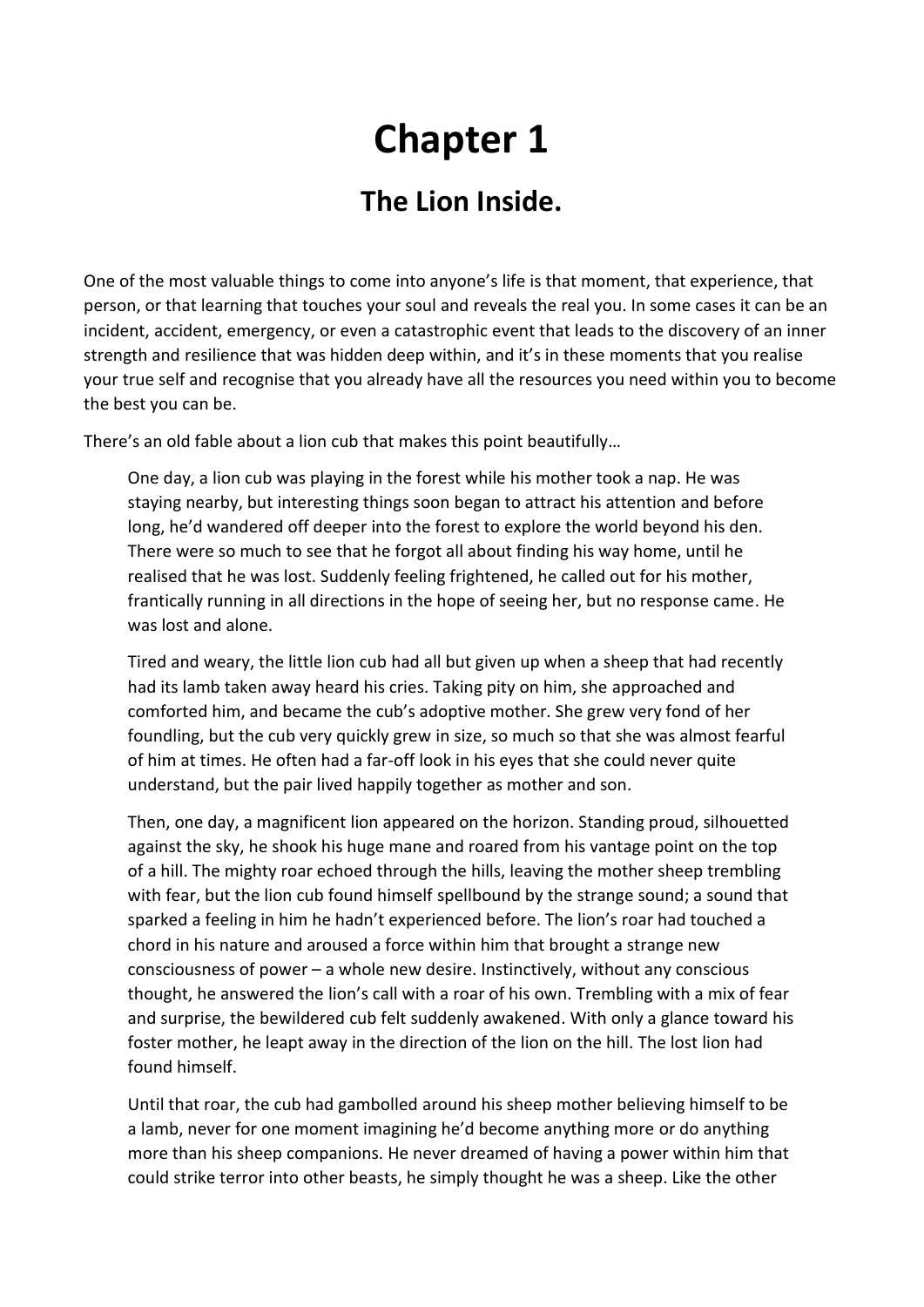sheep, he would run at the sight of a dog and tremble in fear at the sound of a howling wolf. In discovering himself to be a lion, he was amazed to see the creatures he'd feared now fearing him. For as long as he'd believed himself to be a sheep, he had been as timid and retiring as a sheep. Thinking of himself as a sheep, he had no more strength or courage than an ordinary sheep, and if it had been suggested to him that he had the strength of a lion, he would not have believed it, believing himself to be no different to any other of his kind. But, when the lion within him was awakened, he instantly became a new creature; king of his domain with very few beasts to rival him. This awakening unlocked the cub's conscious power, a power he may never have realised had he not heard the lion's roar. The roar from the hill top had not added anything to his strength, or given him a new power, it had merely unlocked what was already there within him. Of course, after such a startling discovery, this young lion could never again be content to live the life of a sheep. The life of a lion, the liberty of a lion, and the power of a lion was now his.

The moral of this fable is that there's a sleeping lion within all of us. We all have the power we need to succeed in life within us, it's just a question of reaching deep inside and awakening it. In the same way the young lion could no longer be satisfied with the life of a sheep once the lion within was awakened, we, as people, can no longer be satisfied with an ordinary life when we realise that we have all we need to live an extraordinary life.

## **You Are Not a Sheep**

Why live a half-life when you can live a full life? Why follow the path through life that someone else chooses for you when you can choose your own path? And why limit your achievements to those others believe you are capable of? Set your own limits, and keep resetting as you aspire to be all you can be.

Think of all the people that have grown up in impoverished circumstances believing themselves to be no different to those around them, and therefore destined to live a life of poverty. The way they think becomes their reality, but then something happens – that moment of awakening. It may be an emergency, a catastrophic event, an encounter with another individual, or some other challenging experience, but in facing it, they discover the 'inner lion' and inner power they didn't know they had. Through this discovery, they realise that they are not destined to be the same as those around them, they have what they need to be more: they have all they need to live the life they want.

Self-belief is key to success. If you believe you are a sheep, you will go through life following the path of all the sheep that have gone before you. Until you believe that you can be more than you are, you will remain as you are. If the life you currently have is not what you want, you have the power within you to change it – but you must *believe* that change is possible. You are not a sheep; you can choose to take a different path.

Of course, this can be easier said than done. There are lots of examples of people throughout history who would not have believed the things they would go on to achieve in life if they'd been told they would in their childhood. The path you'll take in life is not always clearly defined from a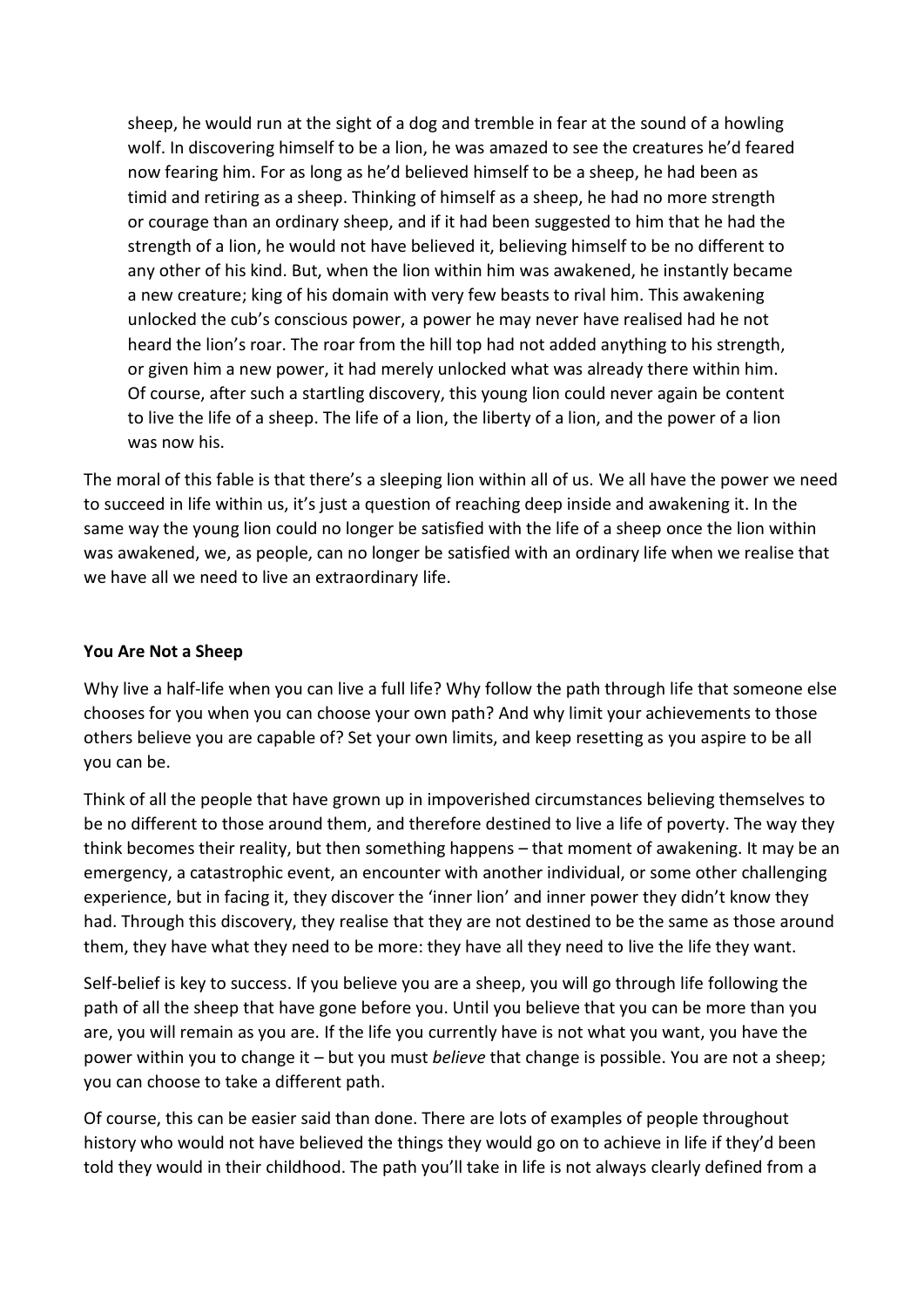young age, and it's fair to say that many young adults will embark on the career path they think is right for them, only to discover that it's not providing the fulfilment they'd hoped for further down the line. When this is the case, it takes self-belief to change direction and try a different path, but in so doing, you are choosing not to settle for a half-life, you are choosing to be and do more, and to realise your true potential.

## **You Are Not Alone**

It really is your life to live and your success to achieve, but no one makes it to the top of their 'game' on their own. As humans, we're all connected; everything we do, say, think, and believe has an effect on others. In the grand scale of things, we're all just a small part of something much bigger than ourselves. For some, the something bigger is a higher power found in their religious or spiritual beliefs, for others it might be the strength found in being a part of a team with genuine team spirit. Even those who choose to go it alone are connected to others who have followed a similar path before them, and it's in these connections that inspiration is found.

## *"If I have seen further, it is by standing on the shoulders of giants."* – Isaac Newton

Many children grow up wanting to be just like the people they know and admire, whether that's their parents, aunts and uncles, or people they encounter in daily life such as teachers, bus drivers, and shopkeepers. These are people in roles they're familiar with, but it's not unusual for children to also imagine themselves growing up to become a storybook character, a superhero, or some other fantastical being. Children don't get hung up on practicalities or realities, they simply use their imagination and dream of being whatever they want. For them, nothing is impossible.

As we grow into teenage years and adulthood, life has a way of taking the ability to imagine ourselves being whoever and whatever we want to be away. Sometimes this happens because of the negative influences of others around us. You might have your dreams for your future shot down by someone saying, "Dream on! You need to get your head out of the clouds and get real," or little nagging doubts put into your mind by those around you saying, "Things like that don't happen to the likes of us." Over time, the beliefs of others can subconsciously become your own… you believe yourself to be a sheep, no different to the other sheep around you. This raises the importance of surrounding yourself with positive, like-minded people who will not only inspire you to achieve more, they will support you in all you do, helping you to awaken your inner lion.

Ask yourself, are the things you believe to be impossible *actually* impossible, or is it more a case of them just not being possible *yet*? Think of it this way, before Neil Armstrong took his "one small step" in 1969, how many people would have believed it was possible to walk on the moon? In more recent history, consider the idea of having 3-D printing machines in our homes and medical specialists being able to print out prosthetic limbs and body parts for use in surgical procedures. Not so many years ago, how many people would have believed this to be impossible? What about the capabilities of the latest smartphones? You don't need to go back a great many years to find a time when few people would have believed that we'd all have access to this type of technology, not just James Bond.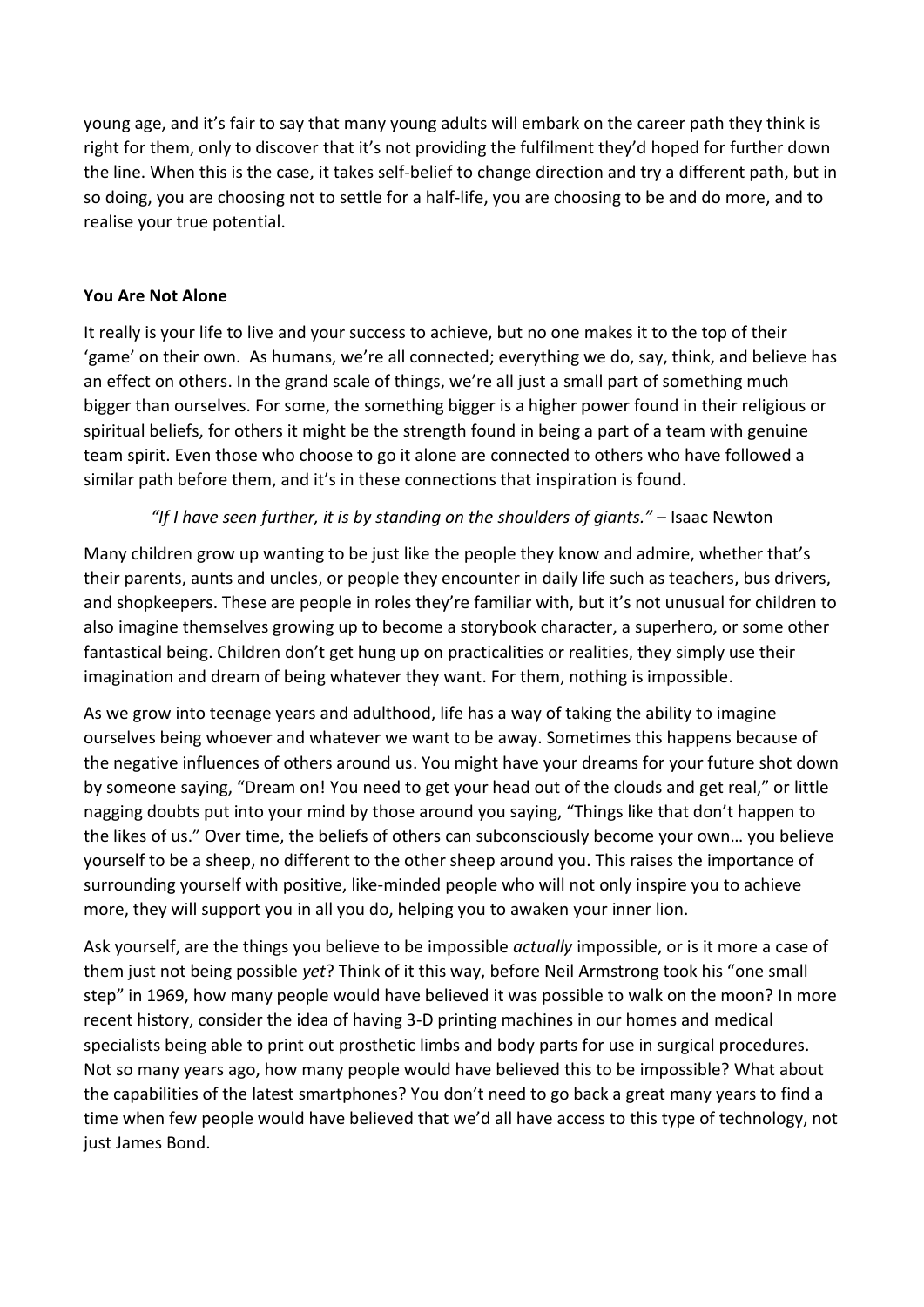If no one had believed these things were possible, they would never have happened. The inspired thinkers and doers behind these happenings *made* it possible, and in so doing, they made it possible for others to believe in greater possibilities. To get what you want in life, you must believe it's possible for you to achieve it. Entrepreneur Sir Richard Branson's backstory is a good example. In his teenage years, he wanted to be a magazine editor. However, with dyslexia, a poor academic history, and no relevant experience, no magazine would employ him. He could have chosen to give up on his dream, but instead, he chose to establish and publish his own magazine, giving himself the position of editor. From those early beginnings, Richard Branson became an internationally recognised billionaire business magnate. To all intents and purposes, he's a self-made man, but it's important to recognise that he didn't get there on his own. From an early age, he had the support of his parents in all his endeavours – even those that failed – and as an entrepreneur herself, his mother undoubtedly provided an inspirational influence. When asked about his decisions to start new ventures, his airline in particular, he has said, "My interest in life comes from setting myself huge, apparently unachievable challenges and trying to rise above them… from the perspective of wanting to live life to the full, I felt that I had to attempt it."

## **Knowing What You Want**

When you know what you want, you're already taking a step towards achieving it – mentally. The word 'want' adds power to your thoughts and actions, compared to thinking that achieving something might be a 'nice idea' someday but in the back of your mind you're not convinced it will ever happen. Achieving what you want takes commitment and dedicated effort, and it's always going to be easier to do what you *want* to do rather than something you feel you *have* to do, or *should* be doing.

Of course, not everyone knows what they want from a young age. However, something all successful people have in common is that they always want to be the best they can be. For example, when the Beatles were writing songs, they weren't intent on achieving a string of No.1 hits, they were simply focused on writing the best song they could – one song at a time. Olympic medallists aspire to win gold, but they succeed by focusing on one training session at a time and always giving a best effort.

*Everyone* has the capacity to be the best they can be, and your circumstances do not dictate who you are or who you can become. You may not set out in life knowing exactly what career path you want to follow, but you *can* set out knowing who you want to be as a person. When you know that you want to be the best version of you it's possible to be, you're on your way to realising your true potential – no matter where your journey is beginning from. Those who succeed know that success is a journey, not a destination. Not achieving 'instant' success doesn't mean you can't succeed, and failure to achieve something doesn't make *you* a failure. Your journey to success begins with your decision to succeed. Continuing on your journey takes commitment – the *want* to succeed.

Something it's important to question is whether the dream you're pursuing is *your* dream, or the dream someone else has for you. When your dream is in fact someone else's dream for you, you're in danger of doing what you feel you *should* want to do, not what you truly want to do. 'Want' is a word that has power, but when it becomes 'should want', its power is instantly diluted.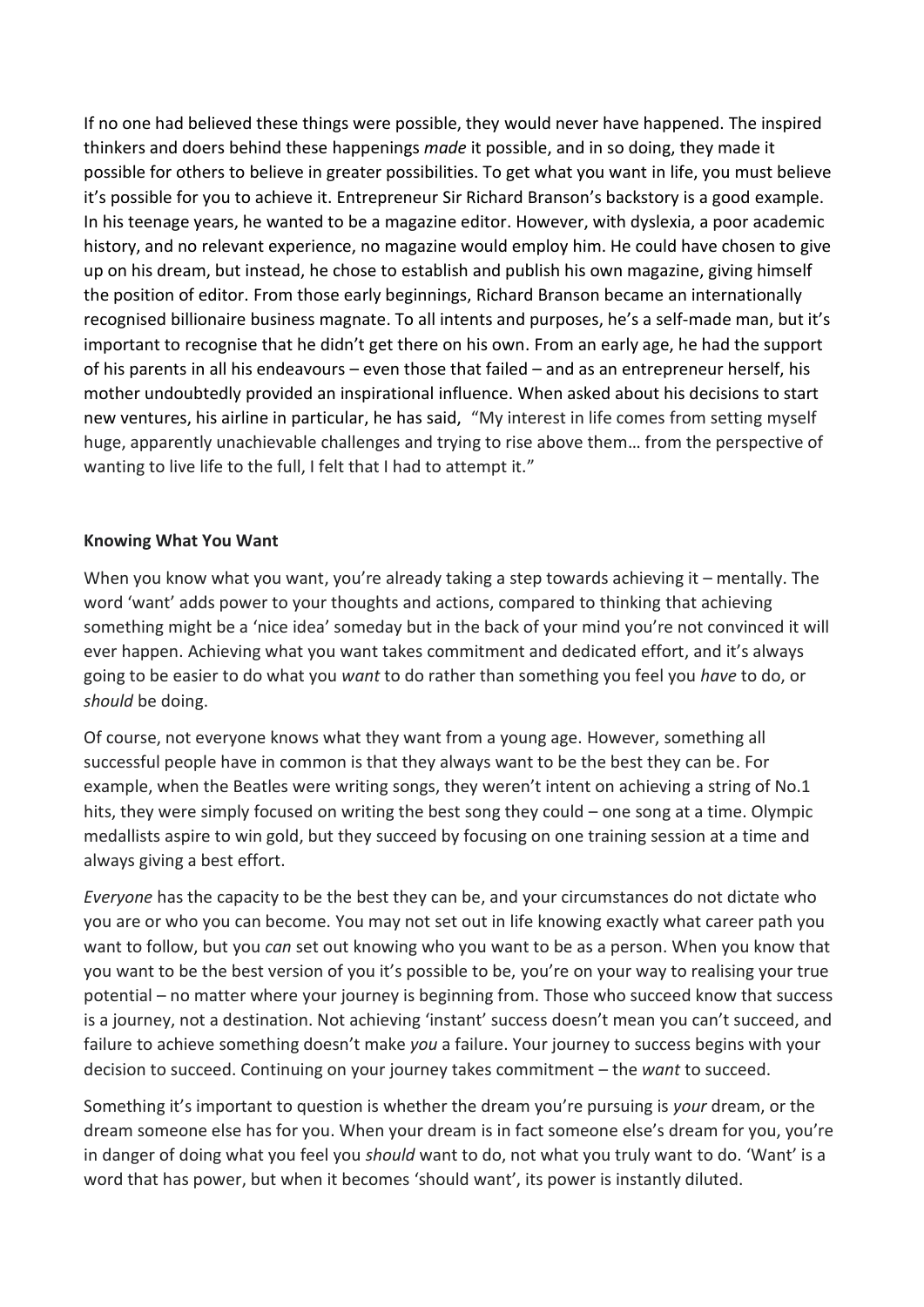Successful people do what they love and love what they do. What you love to do may not be what others believe you should do, but if you're doing what you love, you're going to be doing it often, and through doing – and doing your best – you are going to get better and better at doing it. You may not have all the external resources you need to succeed initially, but when you have the *want*  to succeed, you have all the inner resources you need to bring the people, the things, and the opportunities you need into your life.

## **Believing in You**

Knowing who you want to be, not who others believe you to be, is essential if you are to become that person. The negative voices of doubt can come from many directions, both external and internal, but Vincent Van Gogh once very wisely said, "If you hear a voice within you say, 'You cannot paint,' then by all means paint, and that voice will be silenced."

To further illustrate this point, here's some food for thought:

- Elvis Presley was turned away by the manager of the Grand Ole Opry. He told him, "You ain't goin' nowhere, son. You ought to go back to drivin' a truck."
- Charles Darwin's father told him, "You will amount to nothing and be a disgrace to your family and yourself."
- Michael Jordan was initially prevented from joining his high school basketball team because he wasn't tall enough. On his second attempt, he was cut from the team because the coach didn't think he could play well enough.
- Thomas Edison was informed by a teacher at school that he was "too stupid to learn anything."
- Walt Disney was fired from his newspaper writing job by a boss who told him he "lacked imagination."

Imagine if all these famous people had chosen to adopt the negative opinions of those who didn't believe in them? Instead, they chose to believe in themselves and to continue pursuing their own dreams. They chose to follow their own path and to become the person they knew themselves to be. They recognised their inner lion.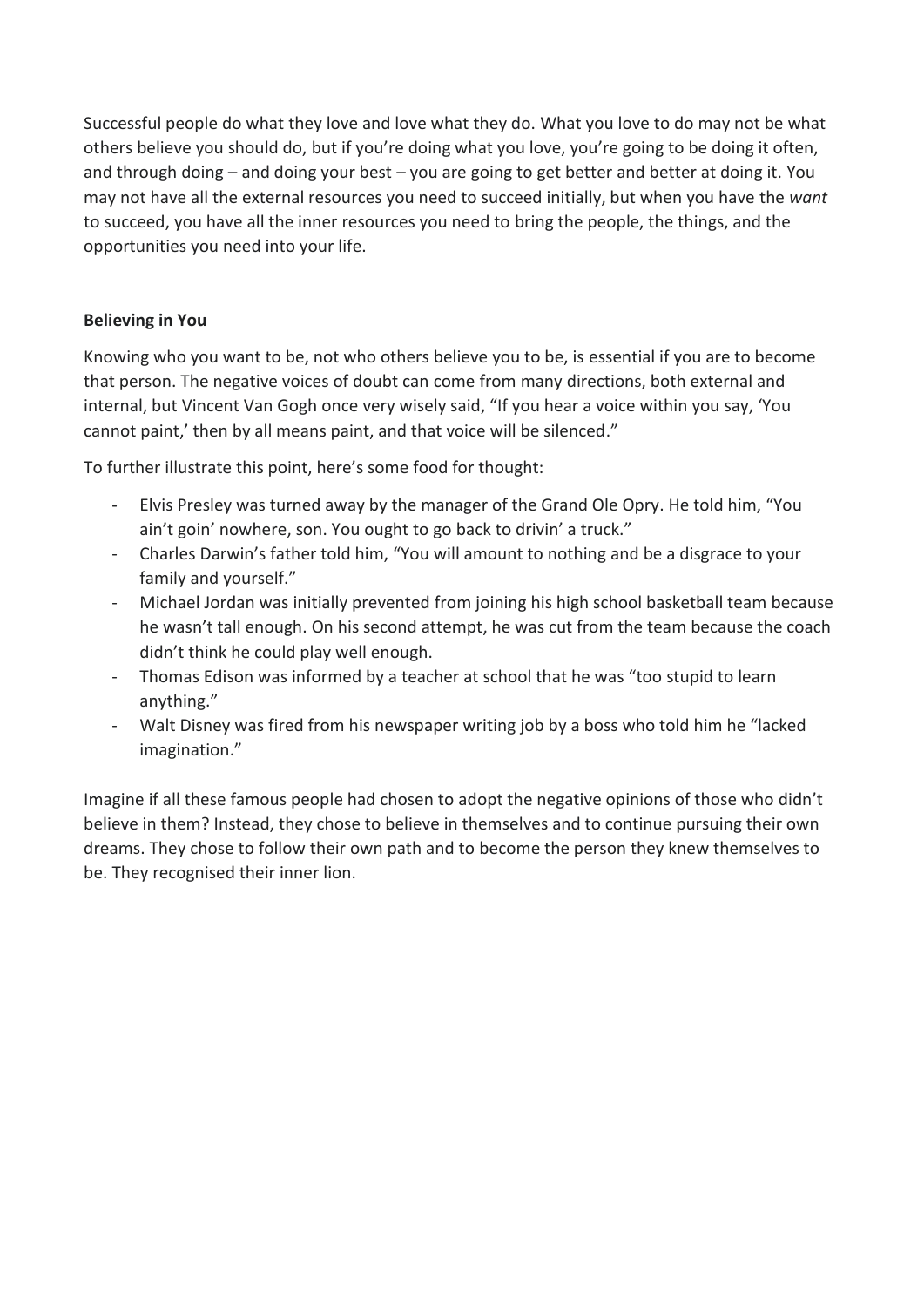## **How to Get What You Want.**

Successful people believe in their ability to succeed; they believe in themselves. No matter what the goal may be – big or small – those who achieve are those who believe. No matter how far from achieving the goal they may be as they set out to achieve it, they *believe* it's possible for them to get the outcome they want. So, the question you now need to answer is, "How strongly do you believe you can have what you want?"

## **You Are As You Think You Are**

The way you think impacts *everything* you experience in life. Your thoughts influence the way you feel, and those feelings influence the way you perceive reality, or what you believe to be true. What you believe influences the way you feel about things, and those feelings influence the thoughts in your mind… and so the cycle continues. To help put this into context, think of a time when you felt really bored. If your thoughts are all linked to being bored, you're *thinking* about how bored you are, generating *feelings* of being bored, leading to experiencing a sense of total boredom as your perceived reality. You *think* you're bored; therefore you *are* bored. When you realise this, it becomes clear that getting what you want begins and ends with believing that you can get it.

Everything in the universe is a form of energy, thoughts and feelings included. Everyone is familiar with the reality of physical vibrations, but not everyone is familiar with the equally real existence of mental vibrations. Thoughts and emotions are energy, and every thought and feeling creates its own unique vibration. To understand this, just take a moment to consider a time when you have walked into a room or some other place and felt an 'atmosphere' in there. What you're feeling is the energy in the room; energy being created by the thoughts and emotions of the people in the room. Those people may not say a word or even appear to move, but the good or bad vibe you feel is their mental energy.

A 'good' or a 'bad' atmosphere is being created by the mental vibrations of others, but your own mental energy is responsible for those moments in life when you get a 'good' or a 'bad' feeling about something. You might consider it a gut feeling; that moment when you feel in your gut whether the thing you're about to do is going to be the 'right' or 'wrong' thing for you to do at that time. Energy is all around you, and when you're getting a good feeling about something, it's because you're choosing to think positively about it. Your positive thoughts are being sent out into the universe, and the positive energy attracts positive outcomes in return. Of course, if you're getting a bad feeling about something, it's because you're thinking negatively about it. You are as you think you are; your circumstances are as you believe them to be, and what you think about, you bring about.

## **Like Attracts Like**

Thinking positively attracts positive outcomes. Now, this is not to say that sitting around daydreaming about all the great things you want to come your way in life will make them magically materialise. Thinking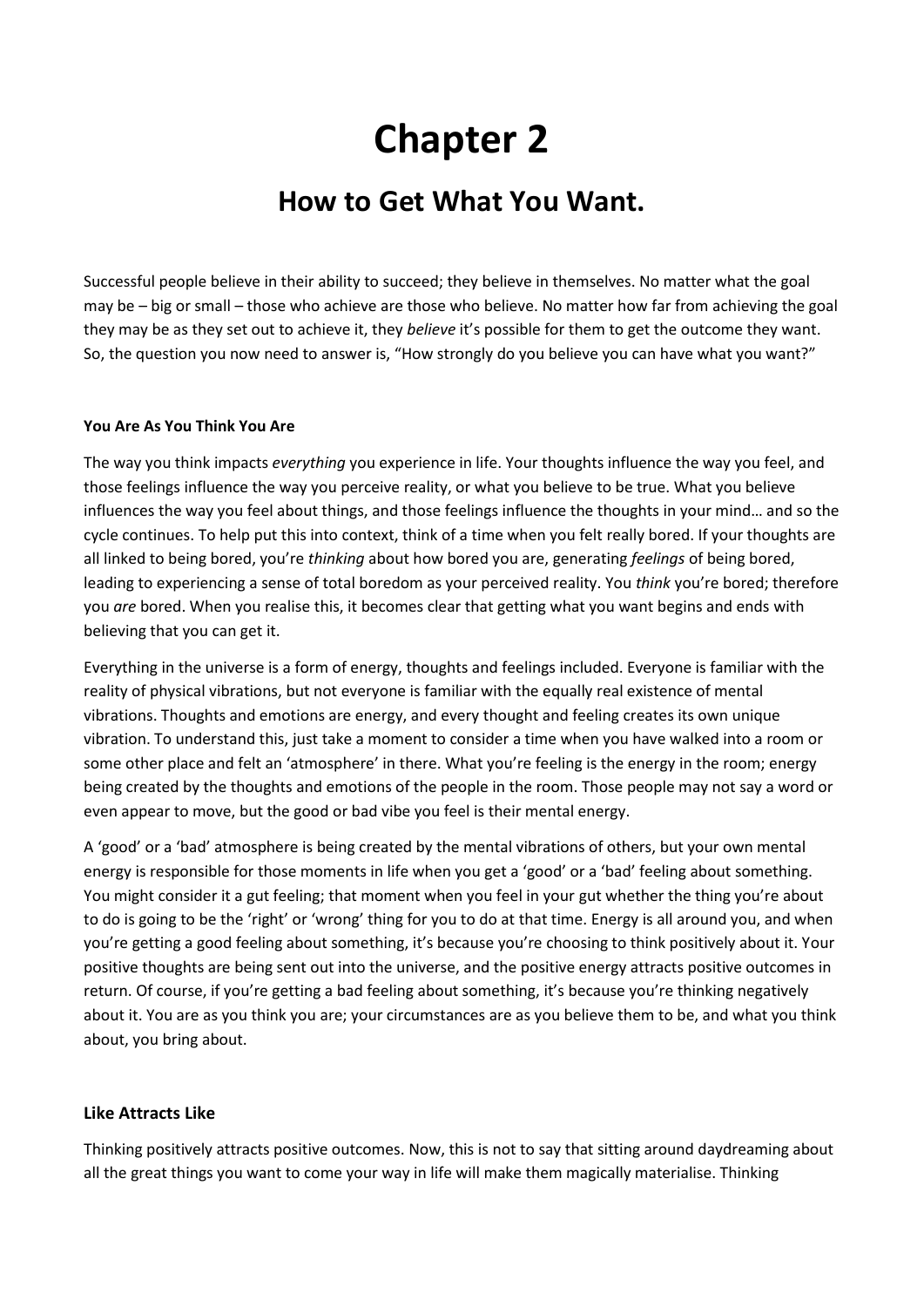positively leads to positive actions being taken, and it's those positive actions that lead to achieving what you want. The key thing to realise here is that it takes positive thoughts to drive positive actions, and as you know already, your thoughts and feelings influence your perception of yourself and your circumstances. This means that outwardly saying you want to achieve something holds no power if inwardly you don't believe you can. *Saying* that you want to pass your driving test is of no value if inwardly you're thinking that you'll probably fail; *saying* that you want to quit your job and start your own business is of no value if inwardly you don't believe you have what it takes to actually do it; or *saying* that you want to save up the cash you need to fund a dream trip but inwardly doubting your ability to ever do it can only lead to your thoughts becoming a self-fulfilling prophecy. Like attracts like, but it's not just what you say that matters, it's what you believe and what you do that attracts positive outcomes. In this sense, you might think of it as being a bit like a battery – when you think positively, your thoughts charge up the energy in the universe, and when you think negatively, those thoughts deplete it.

On the topic of energy drains, have you ever found yourself in the company of people who seem to suck all the positivity out of any conversation or situation? They have a way of being down on everything, and no matter how good your mood is before you hook up with them, their negativity rubs off and you find yourself getting dragged down into their negativity. As the saying goes, 'misery loves company,' meaning that miserable people like to share their woes with others to ensure that everyone around them is put in a position to feel their pain. Being able to empathise with others is a good thing, but too much time spent in the company of misery will lead to their negative energy depleting your positivity.

Just as there are energy drainers in the world, there are energy boosters. Think of the people you've met that seem to generate a positive 'buzz' in a room and have a way of adding positivity to any conversation or situation. These people are putting out positive energy into the atmosphere and it positively charges the energy of everyone around them. Clearly, time spent with positive people is a good thing, making it important to step back and consider how the people you spend most time with might be influencing your thoughts, feelings, beliefs, and therefore actions. This is not to say that you should go through life turning your back on people experiencing tough times, it simply means avoiding the potential to have misery as your only companion. You can be there for people who need to share their problems, but you also need to spend time with positive people who can give your mental energy a boost.

#### **Be a Success Magnet**

Like attracts like, and what you think about you bring about, so think of yourself as a success in the making and all that you need to achieve your goal will be attracted to you – you become a magnet to success. What you focus on, you give energy to, so keep your thoughts focused on what you want, not what you don't want, and on what you *can* do, not what you can't. When you think positively, the positive energy you put out into the universe is returned to you, taking you closer to the outcome you want and bringing the things you need closer to you. Negative thinking, or not truly believing in the things you say you believe in, can only ever result in repelling rather than attracting the outcome you want.

To attract the best outcomes, you need to be your best and give your best in all you think and all you do. If you're putting in a best effort, you're giving yourself the best opportunity to get the best return for your efforts. This is easily put into context by simply reflecting on the outcomes of any projects you've halfheartedly embarked on. If you're not fully committed to making something happen, it won't happen, and if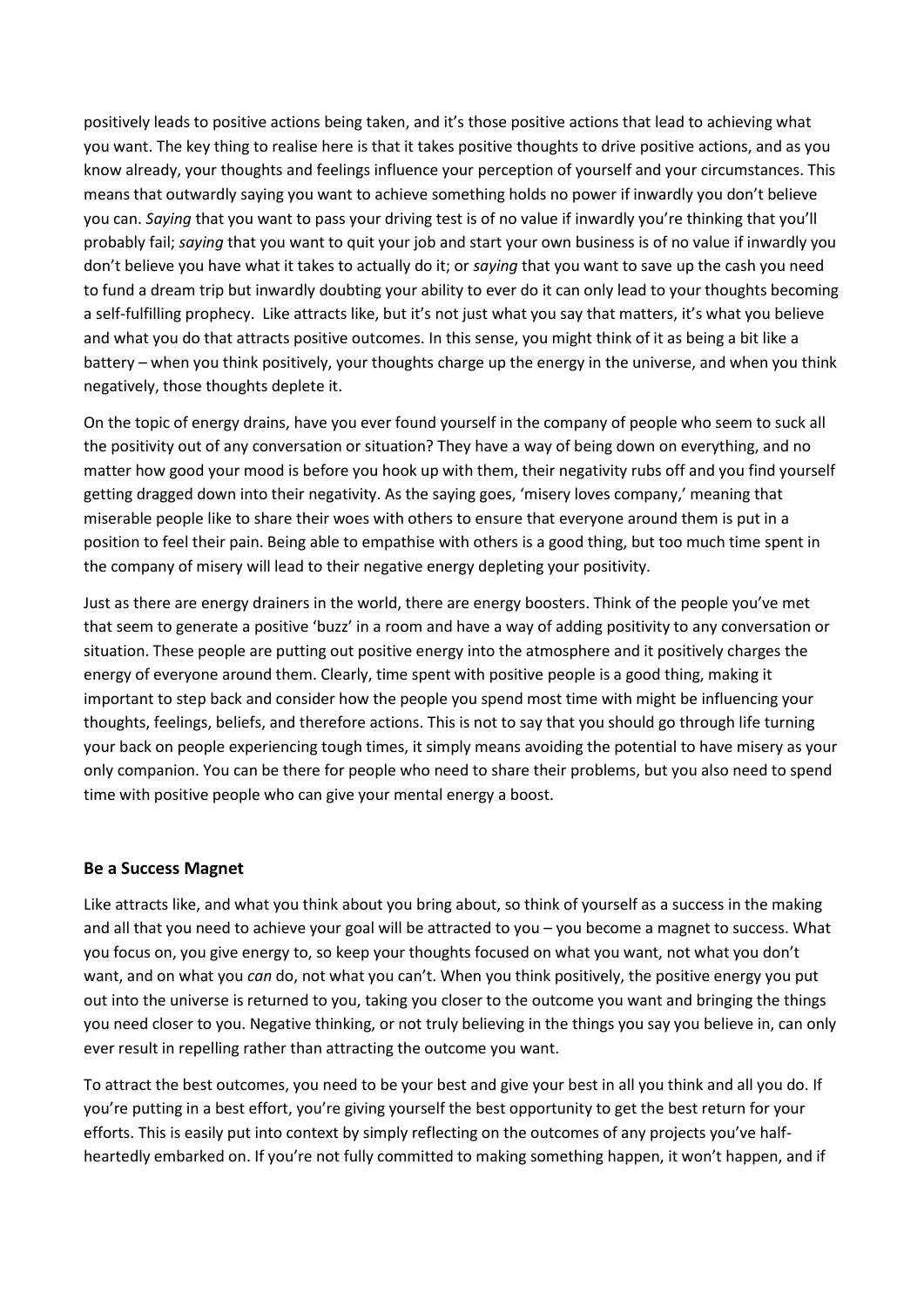you're setting out with doubts over whether you'll see something through, you won't see it through. Like attracts like.

## **See Yourself as a Success**

Success is always going to mean different things to different people, so *your* success can only be defined by you. In knowing what it is you want to achieve, you're already taking a step towards achieving it and, as you know, the *want* to do something adds power to your potential to succeed. However, getting what you want is always going to be inextricably linked to how strongly you believe you can have it. In effect, you can only get what you believe is yours for the taking.

For those with religious beliefs, it's perhaps easier to accept that whatever it is you need is already yours. There's a quote by Harriet Emilie Cady, 19<sup>th</sup> century homeopathic physician and author of 'Lessons in Truth', that sums this up beautifully: "A desire in the heart for anything is God's sure promise sent beforehand to indicate that it is yours already in the limitless realm of supply." With this belief, the desire you feel to pursue a particular course in life might be considered your calling – that deep inner feeling that guides you in the direction of your true purpose. Of course, discovering your purpose can take time and a bit of trial and error may be needed, but achieving your true potential and becoming the best you can be in whatever you choose to do in life comes down to believing that all you need to succeed is available to you.

With or without religious or spiritual beliefs, believing in yourself and seeing yourself as the person you want to be, living the life you want to live, is key to making it your reality. Seeing yourself as a success is made possible through a technique known as visualisation. Utilised by top-level athletes for many years, visualisation (also known as mental imagery) is now used in all areas of life, and by anyone interested in realising their true potential. It's a technique that effectively allows you to turn your dream life into a movie, with you in the starring role. The film begins with you as you are and in your current circumstances. It then ends with you living your dream life as the person you want to be. The bit in the middle is all about how you turned your dream into a reality, including how you created a clear image of what you wanted, and the action steps you took to keep moving towards your goal, even when obstacles threatened to block your path. The great thing about visualisation is that you can watch the film in your mind's-eye whenever you like, and you can skip backwards and forwards to whatever scenes you want to focus on. Life doesn't always go to plan, but without a clear plan of where you're aiming to be, you're in danger of drifting. When you can visualise your success, you're sending out positive mental energy into the universe which will be returned to you in the form of the things you need. And, being able to visualise how you will successfully overcome the inevitable obstacles that will get in your way helps to develop a powerful habit of positive thinking, giving your self-belief a boost whenever needed. You could say that through visualisation you have what you need to awaken and inspire your inner lion.

## **Finding Passion and Purpose**

The question now is what to do if you're not sure of your purpose in life. What if you haven't experienced a calling; what if you're drifting through life feeling there's something missing that you just can't put your finger on, or what if you've reached a point in life where you feel stuck in a rut?

There's an inspirational way of thinking that can be traced all the way back to the ancient Norse people. It was their belief that everyone has their own "fire" within them and that those who could keep that fire alive and carry it with them throughout life would achieve most in life. The fire represents a burning passion. As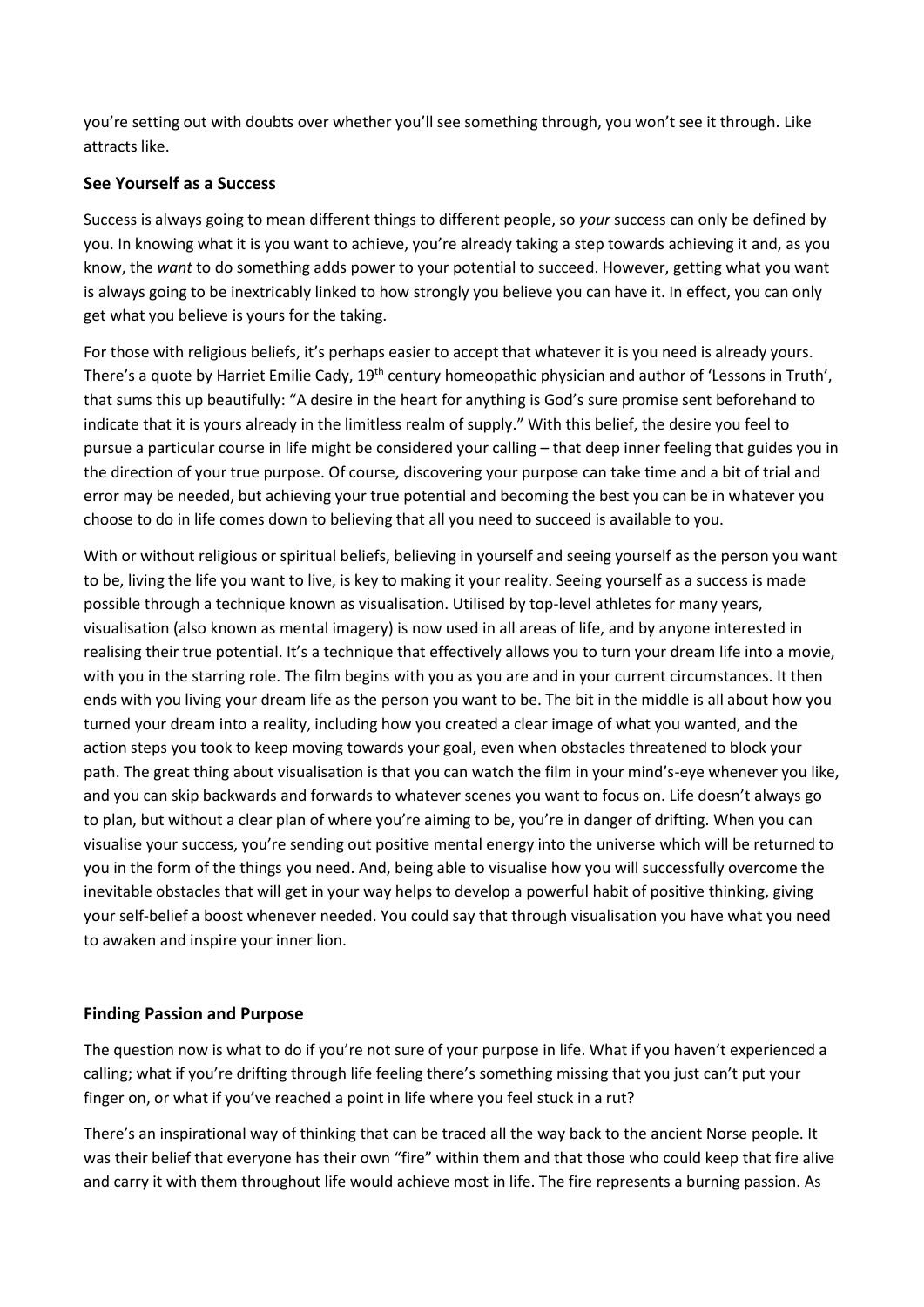they saw it, the individuals destined to get most out of life were those that found something they loved to do and continued to do it. Using this as inspiration, you can discover your own "fire" by taking a moment to question what you love to do, and what fills you with enthusiasm? What gets you all fired up just thinking about it? What do you feel passionate about being or doing in life? What do you wish you could devote more time to doing – or wish you could do all the time? Answering these questions will help you find your passion and your purpose.

Of course, if you're feeling stuck in a rut, you might not feel fired up or inspired by anything and, without realising it, you might be drifting through life waiting for inspiration to come your way. Your inner fire has all but gone out, making it hard to visualise what it is you want out of life. At times like this, an 'inspiration board' can be a positive way to actively seek out the things that are going to relight your fire! Gather together images or words that catch your attention, or you feel drawn to in any way. These could be images of places, people, memorable moments in time, possessions, things you admire, or anything at all that sparks your interest. These images can now act as reminders of things you've loved to do or things that matter in your life. Is there a connection between them? Are they things you've enjoyed in the past, or are they forgotten dreams that were never realised? Remember, it's your life to live and your path to find, not the path someone else believes is the right one for you. If you're feeling there's something missing in your life, could it be that you've allowed the things you once loved to do and felt passionate about to fall by the wayside to concentrate on things you felt you *should* do, rather than *wanted* to do?

An inspiration board can help you to rediscover and rekindle your inner fire. All the clues you need to help you find what inspires you will be there, but sometimes it takes a physical visit to a meaningful location or time spent in the company of inspirational people to relight the fire-starting spark. From there, visualisation allows you to *see* yourself being who you want to be and doing what you want to do – fulfilling your true purpose, and realising your true potential. When you find your inspiration, you also find the source of positive energy that makes you a magnet to success.

Successful people don't always start out with a clear picture of what they will become successful in, but they all start out with a vision of becoming the best they can be, and they all believe in their ability to achieve whatever they put their mind to. The things you put your mind to are the things that inspire and motivate you, so they're things you feel passionate about and love to do. There are lots of successful individuals out there who have come to understand with the benefit of hindsight that the success they have in doing what they now do has come through always doing what they love to do. They may have dabbled in a variety of career paths and changed direction numerous times, but there will always be something they love to do connecting each choice – something that has allowed them to keep their inner fire alive and carry it with them on their journey. The road to success is rarely straight and smooth. Twists, turns, bumps, and detours are part of life, but when you know in your heart where you want to go, everywhere the route takes you along the way is another step to getting there. The connections are there, and those connections will lead you from where you are to where you want to be.

To begin building a clearer picture of where you want to be, try asking yourself these questions and answering them with total honesty. When you get to where you want to be…

- Who are you?
- Where do you work?
- What do you do?
- Where do you live?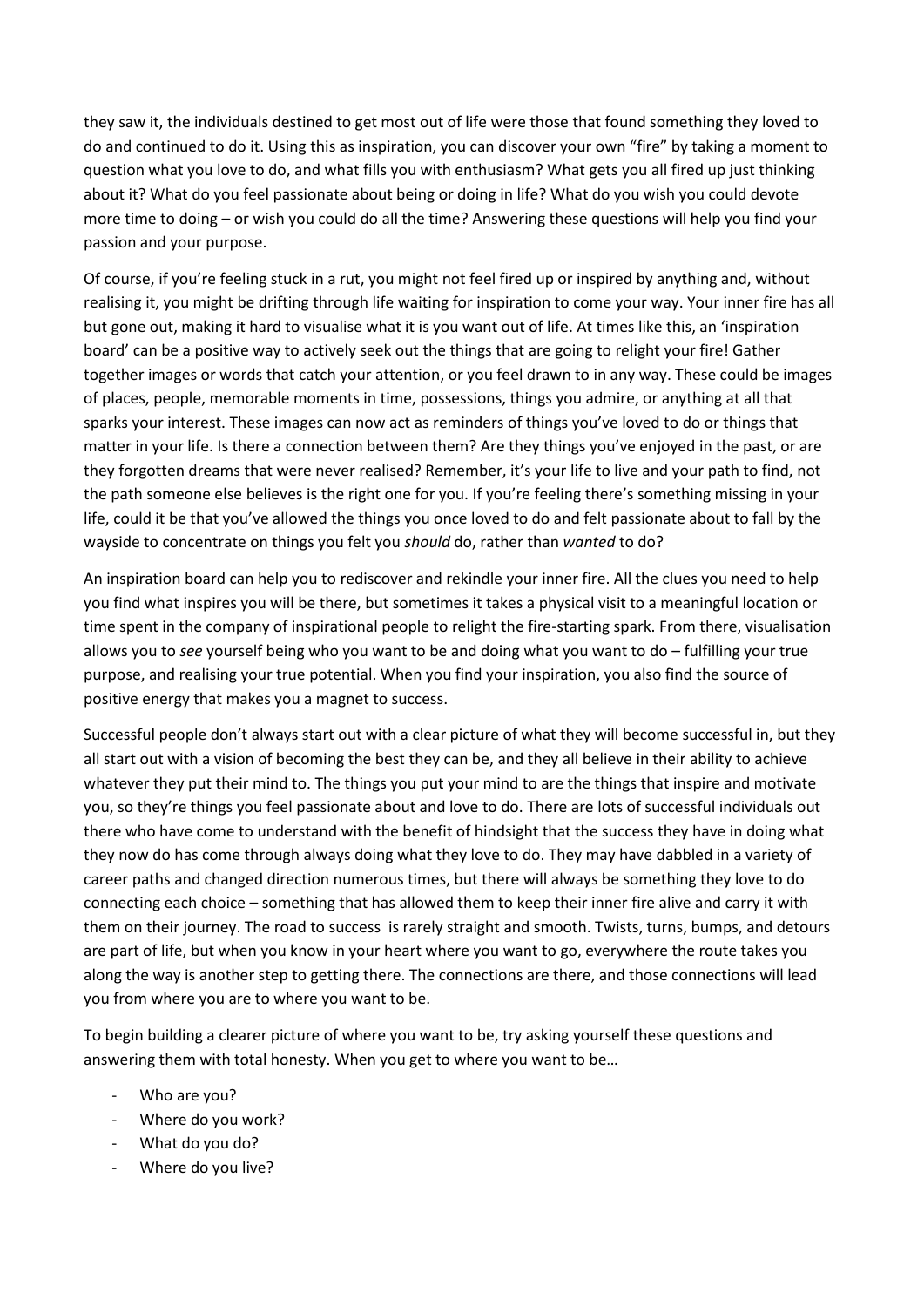- Who do you have around you in your life?
- What are you most proud of in your life?
- What makes you smile?

Honest answers to these questions, and detailed answers to these questions will give you what you need to visualise yourself being that person and living that life. Use your inspiration board to give you visual reminders of things that matter and things you love to do, and this will help you to build an ever-clearer picture of where it is you're going. The positive mental energy generated through seeing and experiencing what you want becoming yours will keep your inner fire burning bright, and by keeping your focus on what you want, all the positive energy you put out into the universe will be returned to you, and all that you need to succeed will be attracted to you.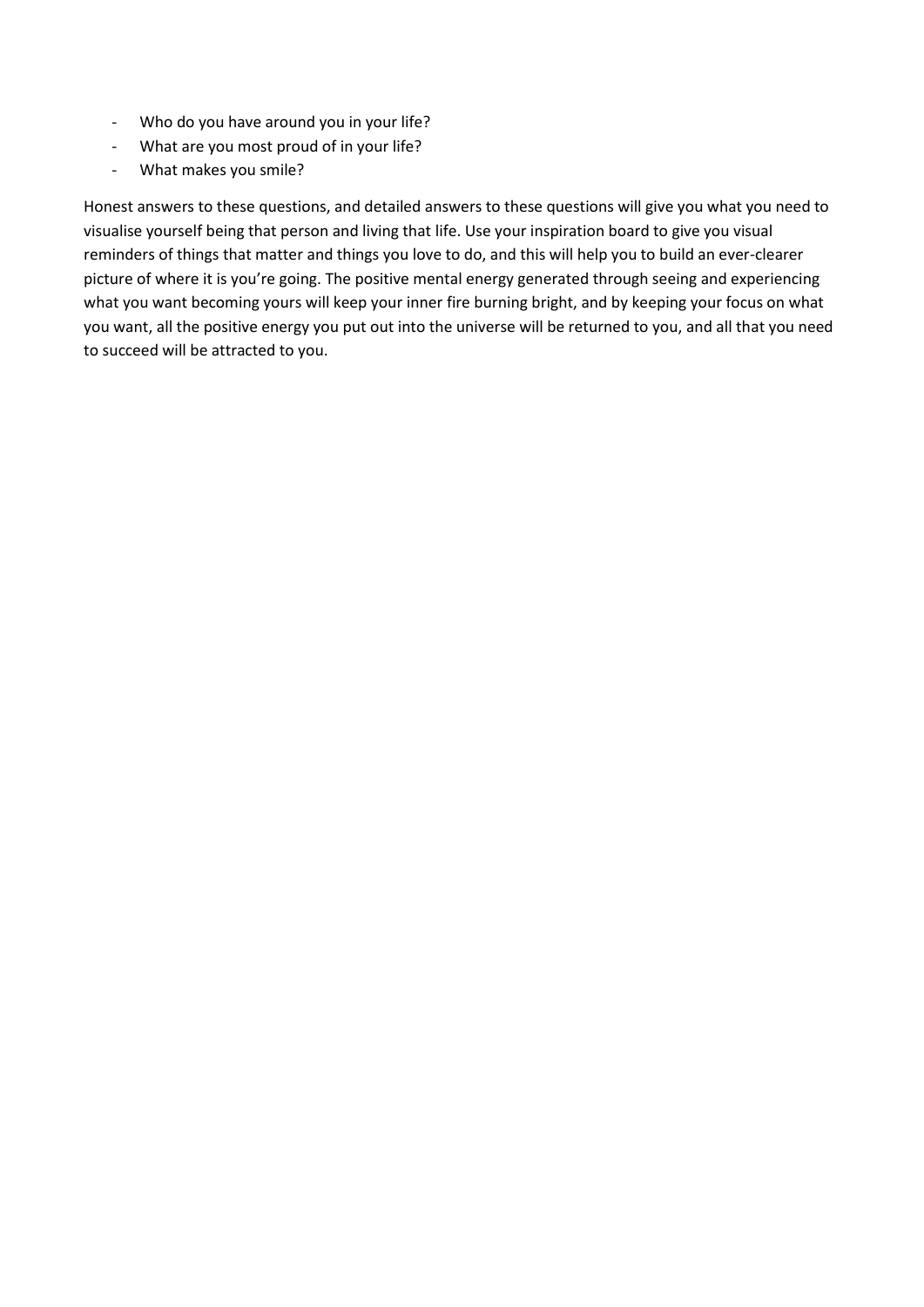## **Choose Happiness**

"The grass is always greener on the other side." We're all familiar with this expression, and it's not unusual to occasionally slip into believing that if you only had a certain something, you could then be happy. The 'something' could be a possession, a lifestyle, a certain amount of money, a house, a job, an opportunity… the list goes on. In this frame of mind, your focus is fully on what you *don't* have in your life; the something you believe you need to have to be happy, and with this being the case, the unhappiness you're experiencing is put down to *not* having that something. Of course, this is flawed thinking. The problem with believing that the grass is always greener on the other side is that there's always going to be another side: no matter where you get to, you're always going to see somewhere greener.

Let's imagine you're unhappy in your work. You believe that if you could just get the promotion you're after, you'd be happy. You then get the promotion, but you find you're no happier than before. Now what? The disappointment of not finding the happiness you imagined would come with the promotion can actually lead to even greater unhappiness… and so the cycle of looking for the next certain something you need to be happy continues. The happiness you *think* you'll find continues to elude you because you're always looking for something more, rather than finding happiness in what you have.

## **Happiness Is a State of Mind**

The key message here is that if you're always looking for happiness in material things or 'certain somethings', you'll never find it – or you won't find *lasting* happiness – because there's always going to be something else. True happiness is found internally, meaning it's found in your thoughts and your frame of mind.

For as long as you continue to think about all the things you *don't* have, or dwell on all the things that *haven't* gone the way you wanted them to, you continue to keep yourself in a negative frame of mind. Negative thoughts can only ever lead to negative outcomes in life, effectively keeping you trapped in a downward spiral of negativity – like attracts like. Of course, it's important to understand and accept that no one is happy all the time, even those who always appear to be upbeat whenever you're around them. Everyone experiences upset and sadness at times in life, so setting out with the expectation of never feeling unhappy ever again is unrealistic. It's all about being able to put things into perspective. Negative things happen, but there are positives to be found in every situation. All it takes to find them is a positive frame of mind or a change of perspective.

A good way of thinking about this is to consider the popular categorisation of glass half full or glass half empty. Which type of thinker do you consider yourself to be? If you're a glass half empty type of person, your natural tendency will be to adopt a pessimistic viewpoint and to focus on negatives, so much so that you become blinkered to any positives in your life. This is something Oscar Wilde once summed up beautifully when he said, "The optimist sees the doughnut, the pessimist sees the hole." What you focus on, you give energy to, so in the same way that thinking you're bored generates feelings of boredom, thinking you're unhappy generates feelings of unhappiness. In this state of mind, you're unable to see anything other than things that confirm your belief: you *think* you're unhappy, so you *feel* unhappy, and your perception of reality is that there's nothing to be happy about.

## **Change Your Thinking, Change Your Life**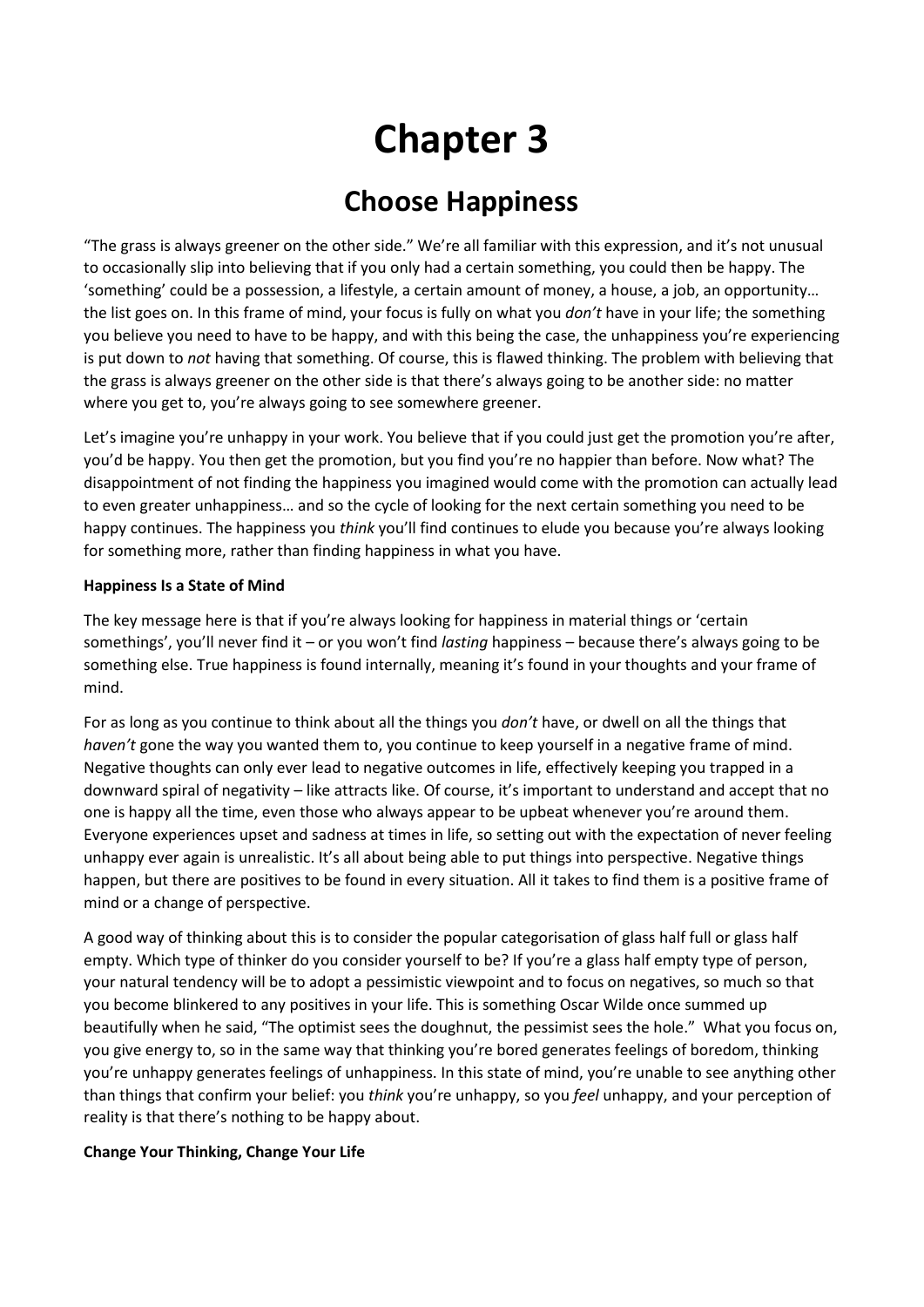Changing the way you see the world is a matter of changing your perception of reality. If you're naturally pessimistic, this might seem like a tall order, but the way you see yourself and your world can also be described as your mindset, and your mindset *can* be changed. Psychologist Carol Dweck spent decades researching this topic and the effects of an individual's mindset on their potential to succeed in life. Through her work, the traits of having a fixed or a growth mindset were set out as follows:

#### **Fixed Mindset:**

In a fixed mindset, you believe that who you are is who you will always be. You believe that any abilities or skills you have (or don't have) are just the way things are, and there's nothing you can do to change any of it. In effect, you're stuck with your lot in life – for good or for bad.

## **Growth Mindset:**

In a growth mindset, you believe that change is always possible. You believe that who you are now and the skills you have (or don't have) now are not fixed, and that everyone has the potential to achieve their own version of success with dedicated effort. You're *not* stuck with your lot in life.

The conclusion of Carol Dweck's research is that it takes the development of a growth mindset to achieve your full potential in life. A fixed mindset can only ever hold you back, but it's fair to say that most of us adopt a mixture of both mindsets at different times in life depending on the circumstances. The good news is that when you recognise yourself slipping into a fixed mindset, you can take steps to move into a much more productive growth mindset. How you view your circumstances at any given time is entirely down to your perception, and how you choose to deal with the inevitable ups and downs of life comes down to your mindset. Your perception and your mindset are always your choice.

To put this into context, imagine you're job hunting and you apply for six positions. Out of the six applications, you only get invited to the interview stage for two of them. Does this constitute success or failure? If you're in a negative mindset, you're going to view the failure to get an interview for all six as a setback, but take a moment to consider how your invite to two interviews will be viewed by someone who applied for six positions and didn't get an interview for any of them. You see, a change of perspective can be all it takes to change your view of yourself and your life. Now imagine you go through both interviews but you don't get a job offer. Thinking negatively, you might slip into an attitude of "things never work out for me" and choose to wallow in self-pity, but thinking positively, you remain open to seeing things differently. In a growth mindset, you accept that you didn't get the job, but you also accept that you did gain valuable interview experience that you can take forwards with you and use to your advantage next time around. There are always positives to be found in every situation if you remain open to seeing them.

Unfortunately, society once again has a way of leading us into comparing ourselves negatively against others, and this is perhaps especially true for young women. There's pressure to look a certain way, behave a certain way, think a certain way, and generally conform to a set of preconceived ideas of what it means to be a woman – both in the workplace and at home. The world is always changing and things have improved over the last few decades, but young women today can still find themselves up against old-fashioned and outdated points of view and opinions that can threaten to hold them back, or at the very least crush confidence. It takes self-belief to pursue a goal and commit to doing whatever it takes to achieve it when it feels like others around you are determined to stand in your way or undermine your every effort. This might rear its ugly head in the form of glass ceilings in the workplace or it might be in the subliminal messages of social media and the world of advertising, but either way, the outcome can be a gradual slip into self-doubt as the negative beliefs of others are adopted as your own.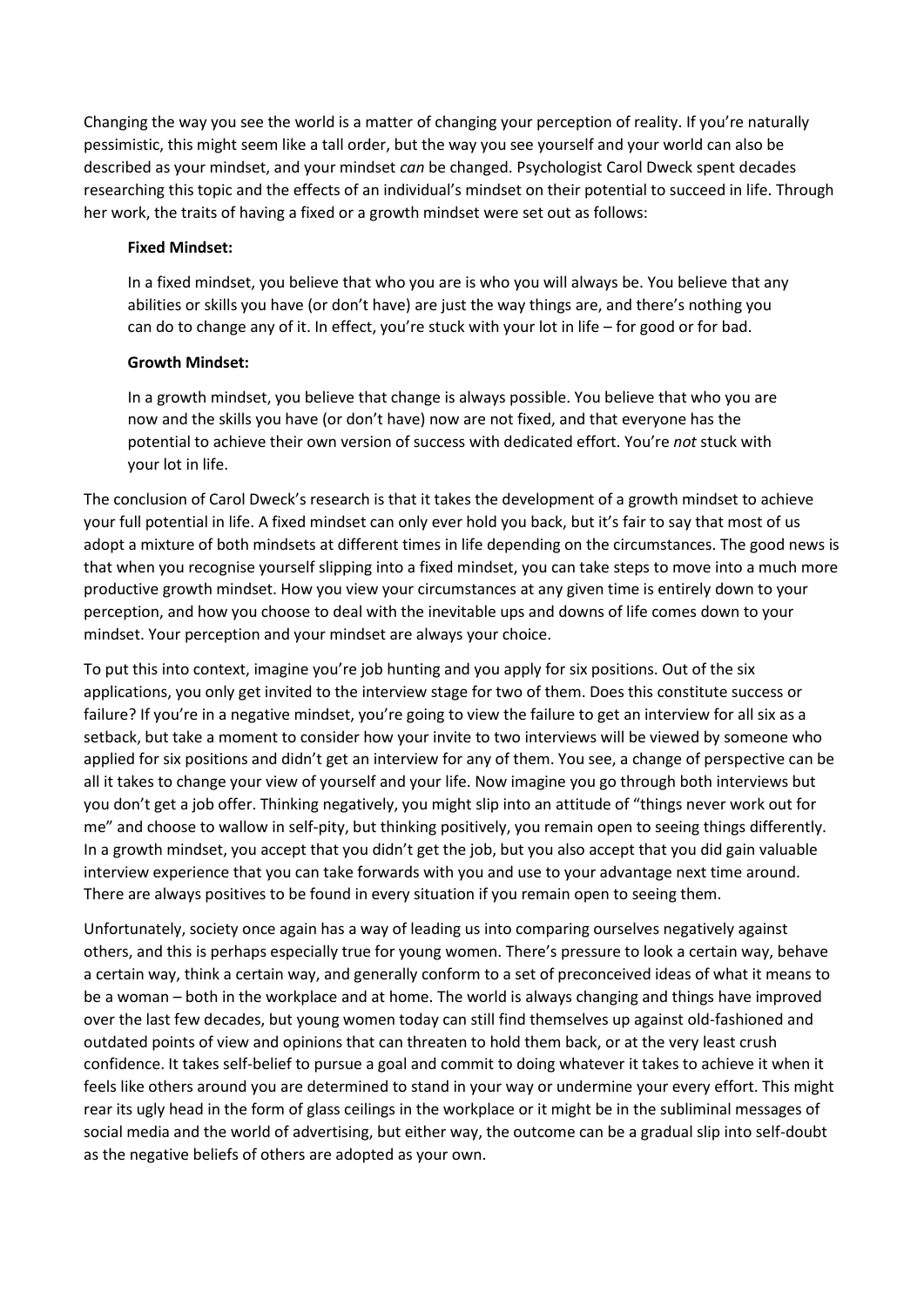#### **Bigger Is Not Necessarily Better**

Even when you're able to maintain self-confidence, the 'bigger is better' attitude that exists in almost all areas of life can generate an unhealthy atmosphere of extreme competitiveness. This also piles on the pressure to have more, do more, and just be more in general in order to experience the sense of happiness and satisfaction the world of advertising constantly promotes as the something we should all be chasing. When this becomes the backdrop to daily life, it's no wonder happiness continues to elude us because there's always something we don't have – and without it we can't be happy!

It's fair to say that by today's standards, 'success' is measured mainly in terms of fame, fortune, and bling, and on top of that, the success everyone aspires to is *instant.* Marketing campaigns promise 'instant happiness' or 'instant wealth' if we buy into their products, and the pressure to conform to certain ideals as a young woman continues to build with promises of 'instant weight loss' or 'instant love' if certain celebrityendorsed programmes are subscribed to. All of this adds up to a brainwashing effect and the false belief that *no*t having everything – and having it now – makes you a loser in life.

This is not to say that all competitiveness is a bad thing. In fact, life scientists believe that it's part of human nature to be competitive, something that began with our ancient hunter gatherer ancestors' need to compete for resources simply to ensure survival. Our innate ability to cooperate with others can also be considered a survival instinct because being part of a 'tribe' provided crucial protection. Of course, competing against others and competing against yourself are two very different things. Striving to have more simply to compete with others can't bring you happiness, but striving to be your best self can. True success can only ever be measured in terms of realising your *own* dreams, and finding your own sense of satisfaction in what matters most to you – no one else.

#### **The Pursuit of Happiness**

Okay, the main message here is that happiness isn't found externally, it's found internally. Nothing makes this point clearer than the many stories of lottery winners who find themselves no happier with stacks of money to buy absolutely anything their heart desires than they were before their big win, and some even confess to being unhappier. This is backed up with research and the findings of several studies that have revealed true happiness is essentially found in 'doing good':

- Doing good deeds for others
- Doing things you're good at and bring you joy
- Taking care of yourself and having a good work/life balance.

However, perhaps the most interesting finding to come out of these happiness studies is that happiness is a choice. Those who report the highest levels of happiness in life are those who choose to be happy with what they have at any point in life. This is not to say they're settling for what they have and choosing not to realise their true potential, it means they're choosing *not* to lose sight of all the good things they already have in their life – as happens when your focus is only on what you *don't* have.

This brings us neatly to the well-known proverb: *The best things in life are free.* Another danger associated with an attitude of bigger is better is that envy creeps in all too easily. If you're being subliminally told that having a certain gadget, car, designer brand, etc., is the route to happiness, seeing others with those things when you don't have them might lead to feelings of jealously – an emotion that can become destructive in terms of relationships with others if left unchecked. One way to check it is to remember that the best things in life are free. As the Beatles once sang, "Money can't buy me love…" and the love, support, and companionship of family and friends is priceless. Sadly, the pursuit of material possessions or fame and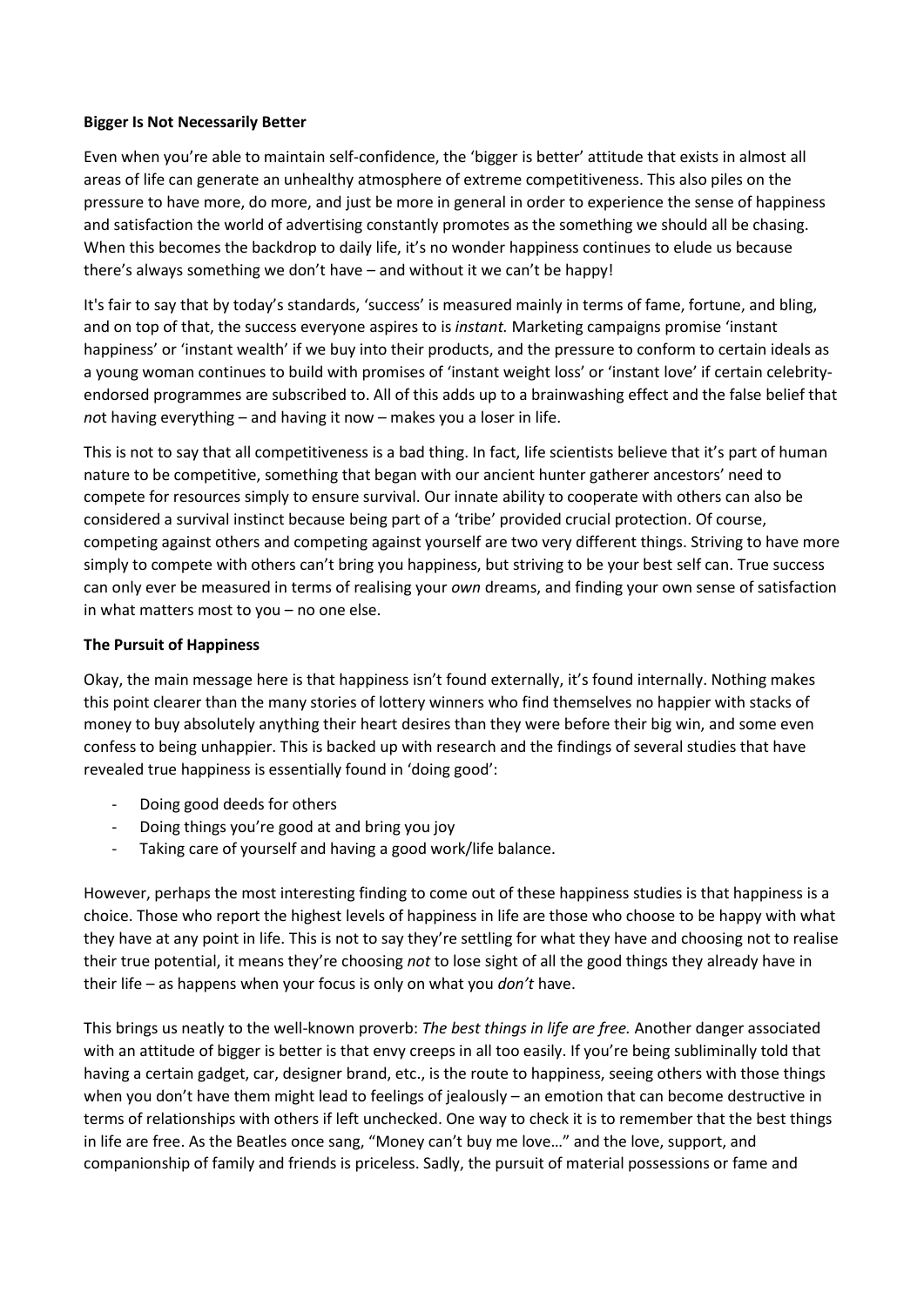fortune have led many to abandon, neglect, or take for granted important relationships, and by the time they realise the error of their ways, it's too late. It is, however, important to note that 'free' doesn't mean free of any effort on your part. You can't buy the best things in life, but getting comes with giving. The more love you give, the more love will be returned to you, so the more happiness you bring to others, the happier you become in return.

Being busy is somehow linked to being important. The busier you are in your life, the more important you must be, but the problem here is that 'being busy' doesn't always equate to doing anything that really matters. If you become so caught up in trying to be everything society says you should be in order to live a fulfilled life, you have no time to discover and enjoy the things that really bring you a true sense of fulfilment, and the things that really matter – your relationships with family and friends, health, mental wellbeing – may have gone before you realise it. Being busy or important *isn't*  important, being happy and fulfilled is. This isn't to say that having a high-powered job or earning a large salary is a bad thing, far from it, it just means that to find fulfilment, you need to set your own goals and then, crucially, remember to stop and enjoy the view at each stage on your journey towards achieving them. Think of it this way; there's absolutely no joy in having a prestigious job if you hate every minute you spend at work, and there's no happiness in having money to burn if you're lonely and have no one to share it with.

To bring positive things into your life, you need to think positively, feel positive about who you are and what you're doing, and then take positive action steps as a result, allowing you to continue growing and moving towards realising your true potential. Becoming the best you can be should never be at the expense of others, and as the research has shown, happiness comes from doing good deeds for others, not looking out for number one. If you're thinking selfish thoughts, harbouring jealousy, hatred, or other negative emotions, and behaving in a way that matches your negative outlook, the trouble you're expecting to find is all that will come your way. If, on the other hand, you choose to look for positives and to be happy with what you've achieved, you can see and be grateful for the many good things you already have in your life. Choose to go through your daily life taking note of all the things you have to be happy about, not things to be miserable about, and you'll very soon become a master of finding happiness. Remember, happiness is a state of mind, and it's not something you should be putting on hold. Choose to be happy now, today, and choose to end each day with positive thoughts of three good things you saw or experienced that day, allowing you to wake up in a positive frame of mind for the new day ahead.

There's a famous quote by Buddha that serves as a wonderful reminder to us all to be thankful for what we have on any given day or in any moment in time:

*"Let us rise up and be thankful, for if we didn't learn a lot today, at least we learned a little, and if we didn't learn a little, at least we didn't get sick, and if we got sick, at least we didn't die; so, let us all be thankful."*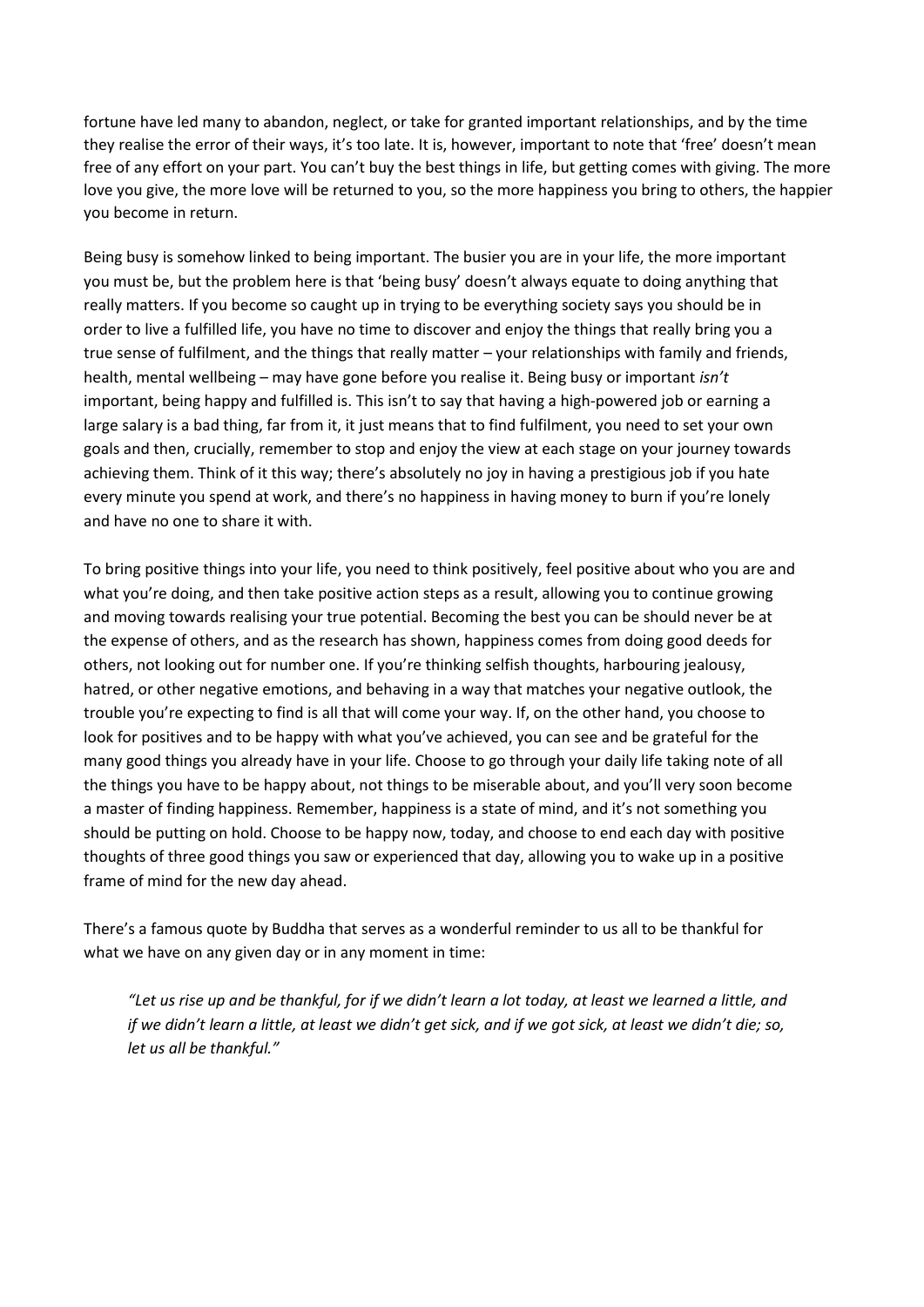## **Turn the Tide**

There can be no guarantee that every plan you make in life is going to work out just the way you want it to, that's just the way life is. The question is, how do you respond when things don't go your way? You can't control every element of the world around you, but you *can* control the way you deal with setbacks and disappointments. You already know that nothing is possible unless you believe it's possible for you, so now it's time to question how prepared you are to keep striving for what you want, even when it feels like everything is against you.

Retired soccer champion Mia Hamm once said, "No-one gets an iron-clad guarantee of success. Certainly, factors like opportunity, luck and timing are important, but the backbone of success is usually found in oldfashioned, basic concepts like hard work, determination, good planning and perseverance." As the face of the Women's United Soccer Association, the first professional women's soccer league in the United States, Mia was a trailblazer in her career, twice becoming the FIFA Women's World Cup champion and twice winning Olympic gold. Her determination to succeed kept her striving not only to be the best player she could be, but also to change attitudes in what was a male-dominated sport. Mia's passion for her sport inspired an entire generation of young women and girls to get involved, and thanks to her hard work, determination, good planning, and perseverance, young girls following in her footsteps had the opportunity to become professional soccer players, allowing them to turn their own sporting dreams into reality.

You don't need to be a football fan, or a fan of any professional sport, to appreciate the years of dedicated effort and training it takes to make it to elite level. Before Mia Hamm was known to the world, many young boys dreamt of becoming professional footballers, but there was no such thing as a professional football career for young girls to aspire to. She changed attitudes, not just in a sport steeped in centuries of tradition, but also in the minds of spectators. What can be learned from her story of success is that change is always possible. She may have grown up being told that it was impossible for her to turn her passion into a profession, or that soccer as a career is 'not for girls', but she chose to play anyway, and through her selfbelief she changed the long-held beliefs of others.

## **Failure Happens**

Professional sport may revolve around winning or losing, but the important thing to remember here is that losing and failing are not one and the same. Negative things happen, but there are positives to be found in every situation. In sport, no one wins every competition, it's simply not physically possible to maintain peak fitness throughout an entire year, let alone an entire career, so progressive training plans are put in place to ensure appropriate periods of rest and recovery allow athletes to perform at their best when it matters most. Failing to win an event isn't failure when it's part of a training programme and a bigger plan and, as in sport, so it is in all other aspects of life. What constitutes success or failure is never anything more than your perception of either state.

*"Failure happens all the time. It happens every day in practice. What makes you better is how you react to it." –* Mia Hamm

Everything in life is relevant to something else. If you're having a bad day, then it's only 'bad' because you're comparing it to a 'good' day; if you never experienced a bad day, then how would you know you were having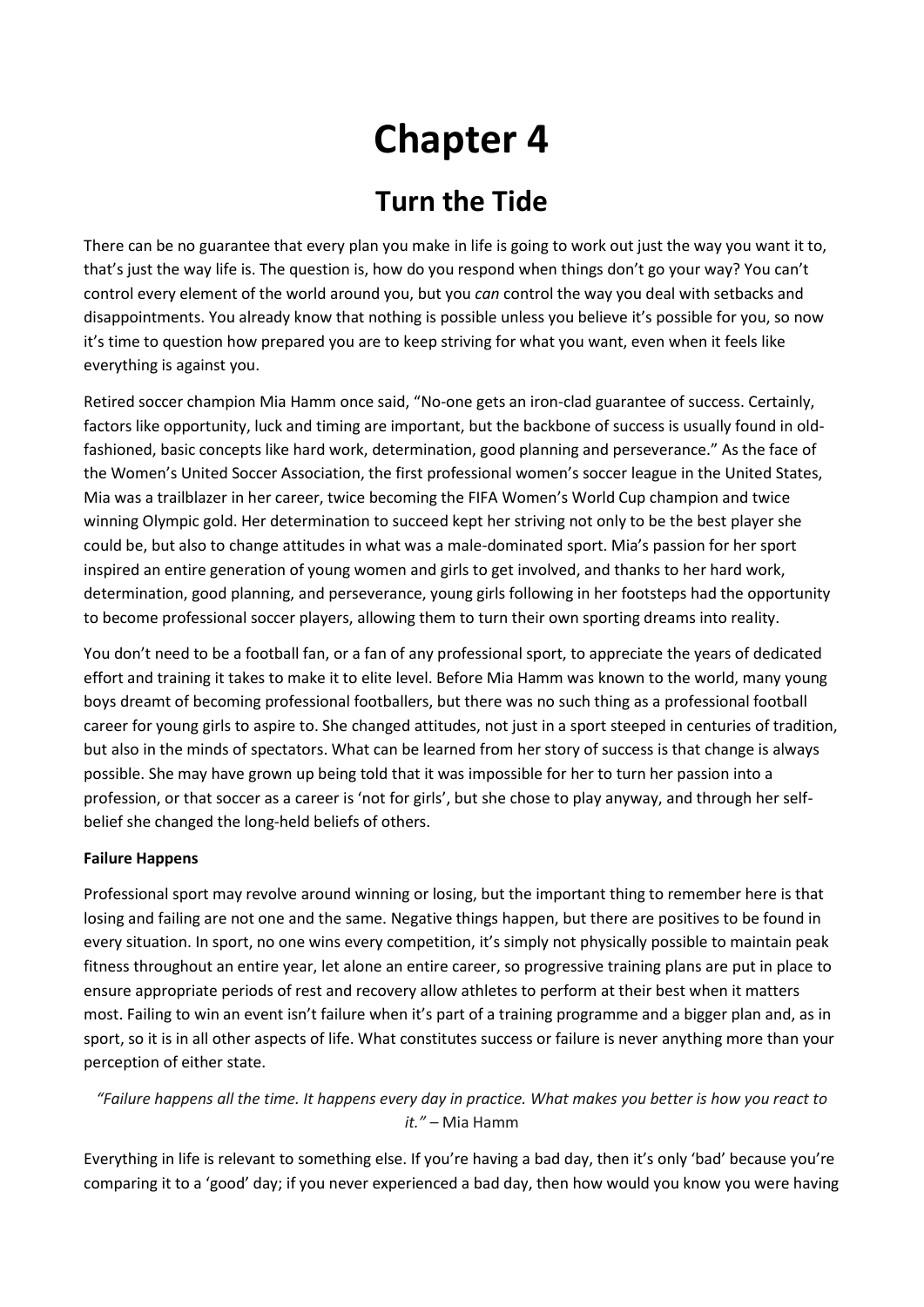a good day? When you think about it this way, without one there could be no other. Without downs there could be no ups, so without failure there could be no success. However, this is not to say that to succeed you *must* fail, it simply means accepting that there can only be the potential to succeed if there's also the potential to fail, but *accepting* is very different to *expecting.* 

## **The Tide Will Always Turn**

'This too shall pass' is an important message conveyed in several Bible passages. With or without religious beliefs, it's easy to see and accept that everything in life moves in natural cycles. The ebb and flow of the tide, the changing seasons, and the phases of the moon for example. Just as athletes train in progressive cycles of hard work followed by rest to maximise performance, farmers plant their crops in rotation to gain the best return from the soil, and it's this natural cycle of things that needs to be remembered when it feels like nothing is going your way. Armed with an acceptance and understanding of this natural way of things adds power to positive thinking through rough times because you know that better times will come around again. The highs and lows of life are just part of a natural and continuous cycle, and just as the tide will always turn and the seasons will change, you can emerge from setbacks and difficult times to once again enjoy good times when you maintain a positive outlook.

As tempting as it is to wallow in self-pity when things are not going the way you want them to, dwelling on negative thoughts can only ever hold you back and effectively delay the natural return to better times. What you think about, you give power to, so focusing your thoughts on disappointments and "disasters" won't change anything or make things turn out differently. You can't change what has already happened, but you *can* change what happens next when you adopt a positive attitude. Anger, frustration, and despair are negative emotions that can keep you trapped where you are, prolonging your stay in a low, and all it takes to begin your return to a high is a change of perspective. Look for the positives, learn from the experience, and take what you learn forwards with you. We all know that what goes up must come down, but when you understand the natural cycle of things, you also know that when it comes to tough times, what goes down must also come up!

## **Be Your Own 'Boss'**

You already know that positive thinking isn't a magic wand that can be waved to make everything go the way you want it to, but success comes firstly from believing it's possible for you to succeed and then thinking and acting accordingly. Successful people believe in themselves, even when others don't. History is full of examples of creative people who carried on pursuing their dreams despite criticism, rejection, or initial failure. The belief they had in their ability to achieve what they wanted came from within, leaving no room for the doubts of others to become their own, and the positive thought process gave them all they needed to stay on track and *not* give up on their goals.

It's a sad fact that there are always going to be people around who seem to take pleasure in putting others down. They're ready and waiting with negative comments designed to undermine your every effort, and they'll tell you with great confidence that whatever it is you're aiming to do is impossible. If you're being bombarded with this level of negativity, it's hard not to begin questioning yourself. When others are doubting you, the negative energy they create can lead to the voice of self-doubt entering your mind and your thoughts, bringing with it a barrage of confidence-crushing 'what if?' questions: What if it all goes wrong? What if I can't do it? What if they're right and I'm making a fool of myself? What if I'm not ready? What if…? Self-doubt promotes fear, and fear can paralyze you. To get from where you are to where you want to be, you need to move, and it takes positive thoughts to drive positive actions. Banishing self-doubt is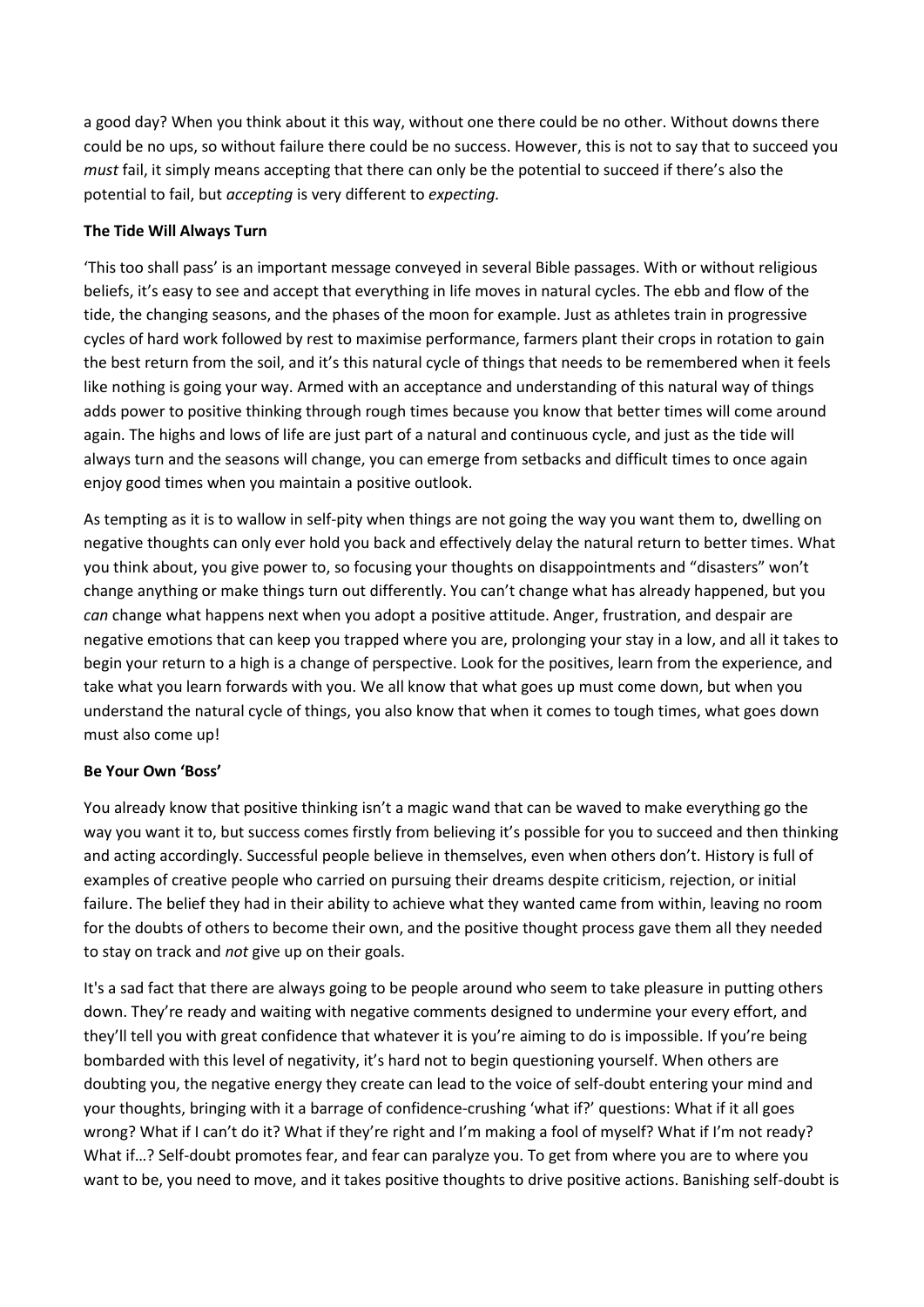the only way to prevent fear from stopping you in your tracks, so the key message here is that while you may hear the nagging voice of self-doubt, keep in mind that it doesn't have all the answers and you don't have to listen. *Your* mind, *your* thoughts, *your* choices – be your own boss. With a positive attitude, negative 'what ifs' can be turned around. Instead of asking, "What if I fail?" you can ask yourself, "What if I succeed?" By focusing your thoughts on what success will bring into your life, you set a positive cycle of thinking, feeling, and behaving successfully in motion, and you choose to keep moving towards your dream.

Of course, just as there are people out there all too willing to crush the dreams of others, there are also people out there who seem to have no lack of self-confidence – yet they still 'fail' to get what they want. Good examples of this can be seen in TV talent shows such as 'The X Factor' in which many positive thinking individuals confidently proclaim themselves to be the next big thing, only to find themselves rejected by the judges. In most cases, this leads to tears, tantrums, and wailing words of life being over. At the first hurdle in their path, these individuals fall. They may have *thought* of themselves as winners, but winners in life don't just think about becoming successful, they *act* on those thoughts and put action plans in place. Self-belief is not self-delusion, and thinking positively is not looking at life through rose-tinted glasses. Winners in life *commit* to doing whatever it takes for as long as it takes to succeed, and the journey to what you want is not guaranteed to be a straight or a smooth one. Obstacles in your path are only journey-ending roadblocks if you choose to view them as such; positive thinkers find a way around or over them.

## **Be a Trailblazer**

Being a trailblazer doesn't have to mean blazing a whole new trail that makes the world sit up and take notice, it can simply mean having the courage to follow your own path in life. Breaking away from convention and traditional ways of thinking or doing things can be challenging, but only through setting and pursuing your own goals can you realise the life you want. Remember, successful people do what they love and love what they do, and many, like Mia Hamm, continue to do what they love despite so-called voices of reason discouraging them or telling them they're wasting their time. They choose to trust in themselves, and while they're always open to advice from knowledgeable and supportive others, they listen to the 'gut feeling' that lets them know they're doing what's right for them.

When you know in your heart of hearts that what you're doing is what brings you a true sense of fulfilment, nothing can stand in your way – or at least nothing you can't find a way through or around. When you're pursuing your own goals in life, you put a best effort into everything you do, and there's no failure in doing your best. Not everything you set out to achieve is going to work out just the way you planned, but as the ancient Japanese proverb states, "Fall down seven times, stand up eight." There's no failure, there's only failure to learn and try again, and don't forget that the potential to succeed only exists because the potential to fail also exists.

Choosing to follow your own path or blaze a trail takes self-belief, but when you know what inspires you, what lights your fire and fills you with joy, you know you're on the right track. Choosing your own path is choosing to recognise your inner lion and set (and reset) your own limits in life. The only real limits you have are not those set by convention or society, they're the ones you set yourself, and the overriding message in this chapter is that no matter what obstacles you face, maintain a positive attitude and the way forward will come to you. The last word on this topic must go to a beautifully succinct old Chinese proverb:

*"Those who say it can't be done should stay out of the way of those doing it."*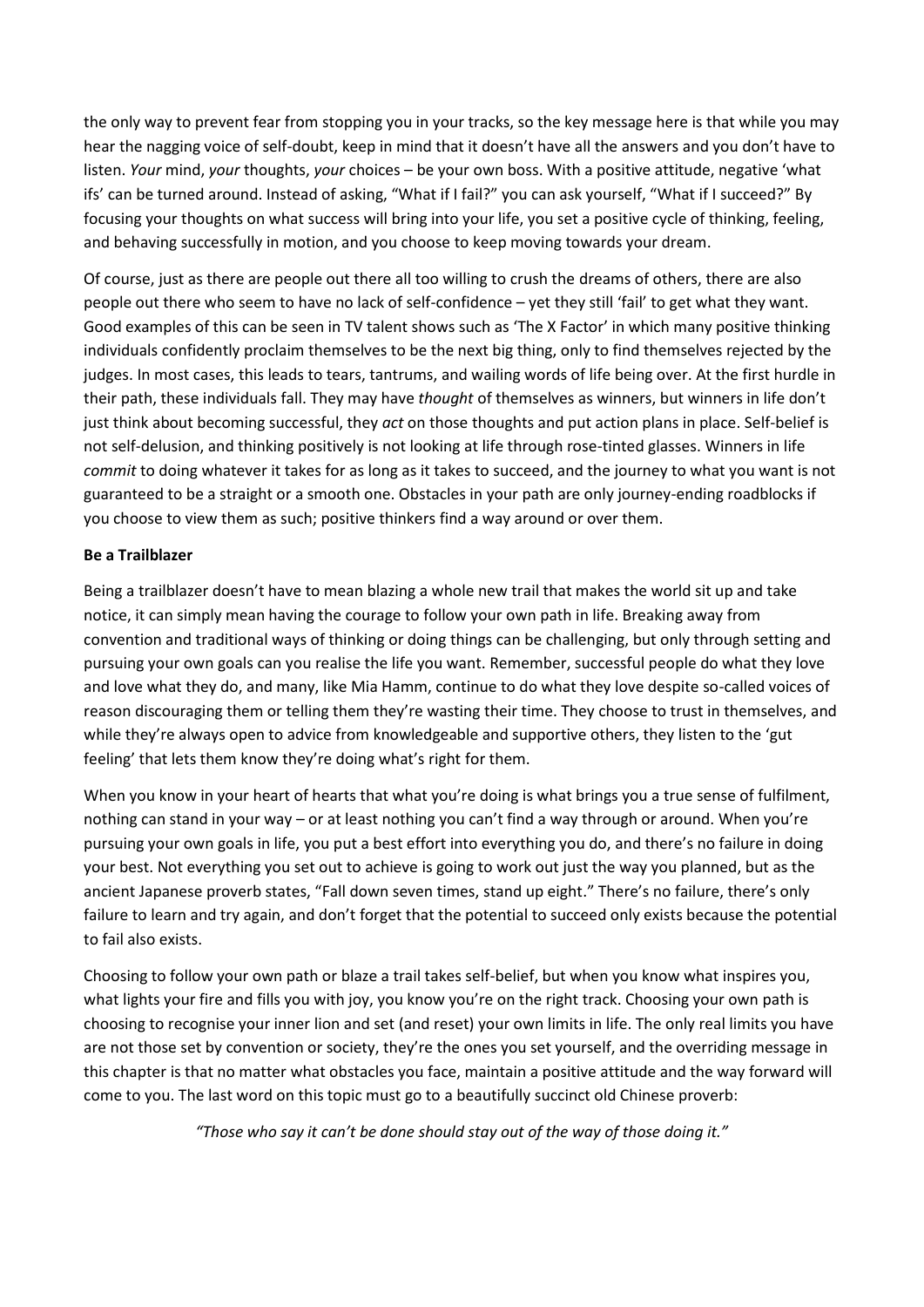## **Move Mountains**

Self-belief is key to achieving your goals in life. No matter how big or small the goal, those who achieve are those who believe. Successful people have faith, and faith can move mountains. Whether you have faith in a higher being or faith in yourself, faith is having total trust in that something or someone and an unshakeable belief that whatever it is you dream of doing *can* be done. With faith, you have courage in your convictions, and with faith comes hopefulness and positive expectation.

Basketball legend Michael Jordan once said, "You must expect great things of yourself before you can do them." These are wise words. No matter how big the 'great things' may be, or how impossible to achieve others believe them to be, with faith and positive attitude you have what you need to achieve the outcome you want – you can move mountains.

## **Faith In You**

Another famous sports legend once said, "Everyone needs something to believe in. It's lack of faith that makes people afraid of challenges, and I believed in myself." These words were spoken by boxing champ Muhammad Ali, an iconic character known for his positivity and bold statements. He also used to make the point that he wasn't bragging because he always did what he said he was going to do! As you know, what you *say* you're going to do or what you *say* you believe in has no power unless your actions match your words. Positive thoughts drive positive actions, but negative thinking, or not truly believing in the things you say you believe in, can only ever hold you back.

In saying that faith can move mountains, you're saying that truly believing in something can make the seemingly impossible possible. What constitutes a 'mountain' is an individual thing, but it's a challenge or a task you're facing that feels huge. The thought of attempting to move a mountain is overwhelming, making it all too easy to give up without trying at all, but with faith you remain optimistic and hopeful, and you roll up your sleeves to begin doing whatever it takes for as long as it takes to achieve what you want. You believe you have what it takes, or that what you need can and will be yours if you stay positive and do your best in all you think and all you do.

#### **Be a Bumble Bee**

The story of Mary Kay Ash is one that demonstrates the power of self-belief and its ability to move mountains. Recognised today as one of America's greatest female entrepreneurs, she founded Mary Kay Cosmetics, Inc. in 1963 – a time when women in the workplace were rarely promoted above secretarial roles. By the time of her death in 2001, the company had over 3 million independent sales agents across 35 countries and an estimated value of around \$2.6 billion, so it's fair to say that she rolled up her sleeves and put her faith in her ability to achieve whatever she put her mind to. One of Mary's most famous quotes is: "Aerodynamically, the bumble bee shouldn't be able to fly, but the bumble bee doesn't know it, so it goes on flying anyway." In the male-dominated business world of the 1960s, she was the bumble bee that shouldn't be able to fly – but she went ahead and flew anyway.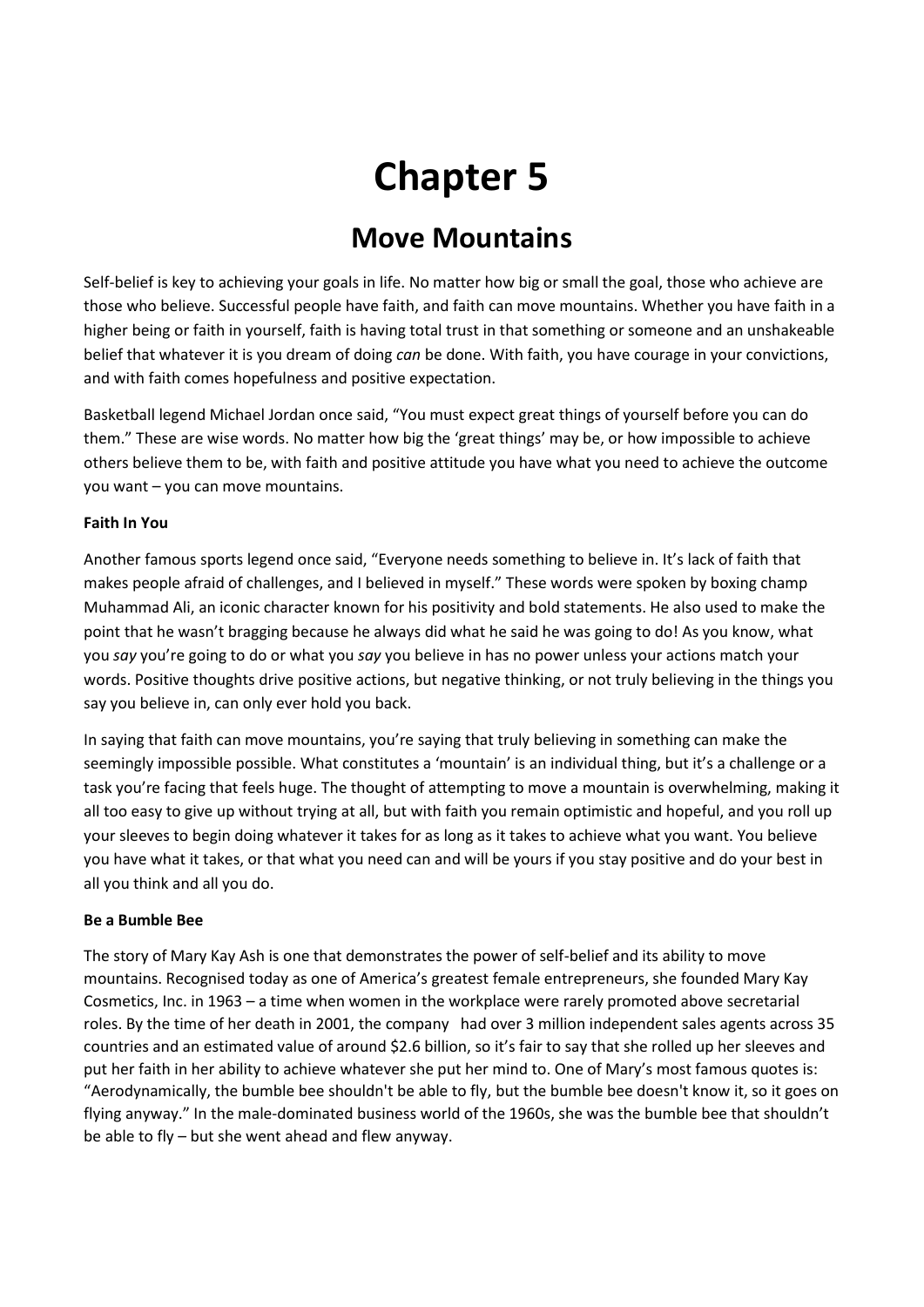As a child, Mary had grown up with the responsibility of caring for her father who had tuberculosis while her mother worked long hours to support the family. The responsibilities and difficulties she faced were often daunting, but her mother guided and encouraged her by saying, "You can do it, Mary Kay. You can do it." Her dream was to become a doctor, no doubt influenced by her experience of caring for her father, and her 'you can do it' upbringing saw her graduate from high school. However, her parents couldn't afford to send her to college, so at the age of just 17, Mary Kay married. When World War II broke out, her husband left to serve in the armed forces, leaving her at home with three children to support, a challenge she rose to with her 'can do' attitude by selling books door-to-door.

The war took its toll on the marriage, and soon after her husband's return in 1945, they were divorced. Mary Kay had been hugely successful as a door-to-door salesperson so she now took a job with a direct sales firm to support herself and her young family. Her continuing success soon found her head-hunted by another company, and her marketing skills quickly put her into the role of national training director. But, after 25 years of hard work in the direct sales business, her success had yet to be acknowledged by her supervisors and Mary Kay left the company when one of the men she'd trained was promoted above her and given double her salary.

This was the 1960s and Mary Kay believed that she was living in a man's world. After quitting her job, it became her intention to write a book that would help women to succeed in the workplace. She sat down to write out a list of everything she felt the companies she'd worked for got right and another that highlighted the areas where she felt there was room for improvement. However, it soon became clear that she'd inadvertently created a business plan for her dream company.

In 1963, at the age of 45, Mary Kay put her \$5,000 of savings into turning her plan into her business – a business designed to help women achieve unlimited opportunities for personal and financial success. With the help of her son, she opened her first Beauty by Mary Kay store in Dallas and her dream began. With dedication, determination and hard work, Mary Kay turned her small business with a sales force of nine into one of America's largest direct selling cosmetics companies with an independent sales force of millions. She did it with the 'you can do it' attitude passed on to her by her mother and she said, "Sometimes I wonder if my mother was aware of the seeds she was planting in my life as a child and where they would take not only me, but thousands of other women. What she sent into my life I sent into others'. And they in turn have sent what they have into many lives as well."

Mary Kay Ash's story is one of having faith. Her faith in herself to be and do better moved mountains, not only for herself but for all the other women she inspired to have faith in themselves. She chose not to settle for the business world's view of a woman's role, she believed in herself, her ideas and abilities, and she had enough courage in her convictions to blaze a whole new trail. In her words, "In the heart of every successful person is, 'I can.'"

## **See Your Strengths**

Most of us slip into moments of self-doubt from time to time, and anyone claiming to have no fear of anything is probably kidding themselves. It can be hard to stay positive when facing challenges, and no one is immune to the occasional negative thought, but choosing to turn your focus to what you *can* do rather than what you *can't* is the most effective way to ensure that negative thoughts are only ever passing thoughts. This can be done in an instant by changing negative what if questions into positive what if questions. You know that by changing the energy of your thoughts, "What if I fail?" becomes, "What if I succeed?" and by thinking positively, "What if I succeed?" soon becomes, "I *can* succeed," and then, "I *will* succeed." The confidence to move from one state to the next comes from taking a look at the skills you already have and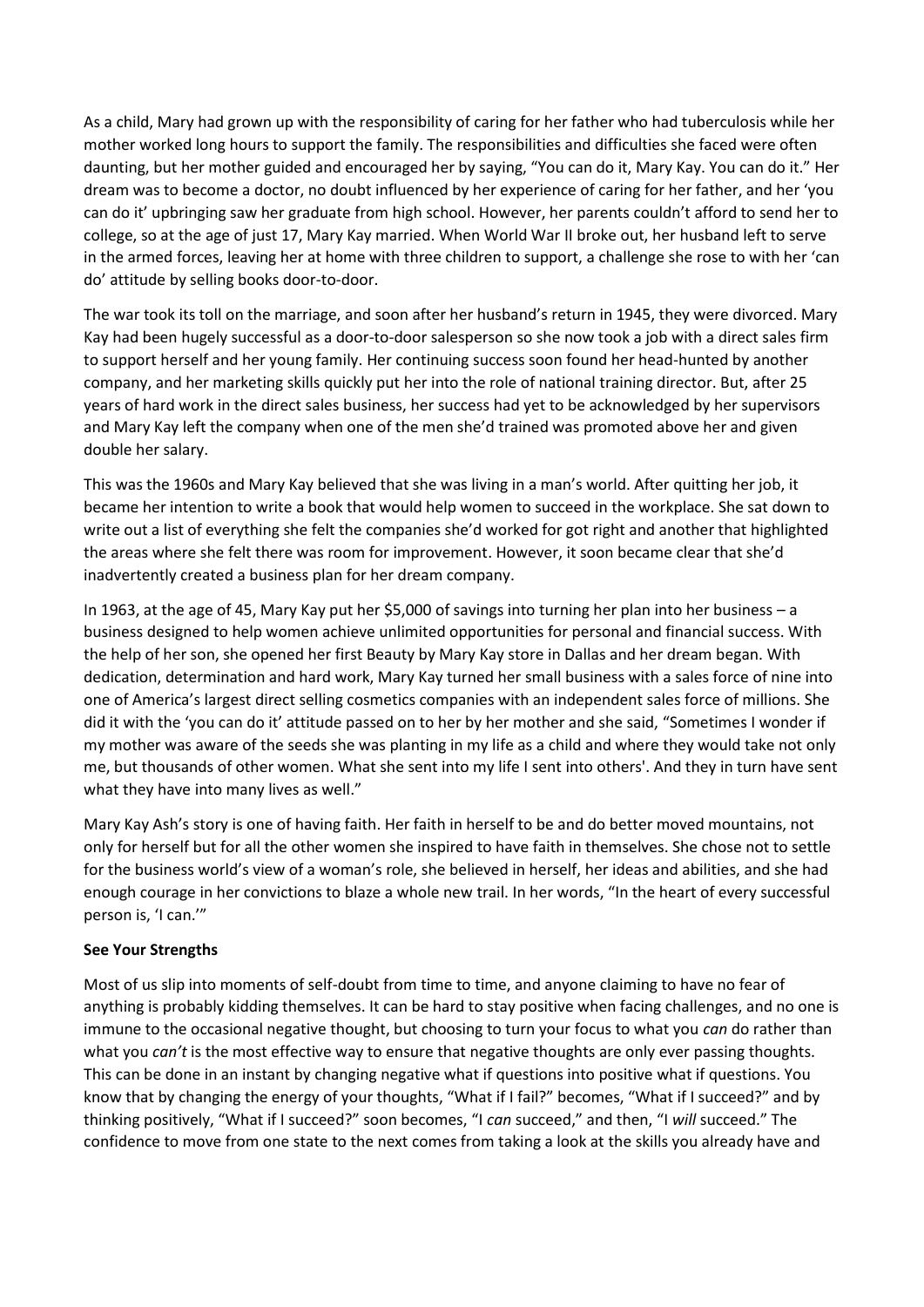then having faith in your ability to utilise what you have to gain any additional skills you need to achieve what you want.

Doubt is rooted in a lack of self-belief. If you're in the habit of telling yourself that you won't be able to do the things you want to do, you won't be able to do them. If you've allowed yourself to take on the doubts of others concerning your abilities, then those doubts will undermine your efforts because those efforts will be half-hearted. Only consistent thoughts have power, so what you habitually focus your mind on becomes your reality – and it cuts both ways. What you think and say must be congruent with what you *believe* and what you do. Random thoughts have no power, so the message here is that telling yourself you can be whoever you want and do whatever you want in life is of no value unless you believe and have faith in these words: repeating positive affirmations in the mirror each morning is of no benefit unless you believe what you're saying.

Of course, getting from where you are to where you want to be is going to take time. Believing you *can* get there is essential, and then maintaining a positive attitude with each step you take helps to keep you moving towards your goal. This is where focusing on what you *can* do and what you already have rather than what you *can't* do and what you don't have holds most power as you develop a habit of positive thinking. Successful people have successful habits, and you can develop your own…

- Use the power of positive self-talk and positive affirmations, and make it a daily habit. The key to real success here is to really believe what you say.
- Make it a daily habit to be thankful for all the positive things you already have in your life. Recognise the skills you already have and celebrate every achievement and success, no matter how small.
- Use visualisation to see yourself as the person you want to be, and have faith that you are this version of you in the making.
- Create a vision board of everything becoming the best you can be will mean in your life. Reflect on it daily to inspire and motivate your every thought and action.
- Surround yourself with positivity by reading books and listening to music with a positive message, and find inspirational quotes that resonate with you.
- Believe in yourself and your ability to achieve your dreams, and behave each day as the person you dream of becoming. Be your best and do your best and you will become your best.

## **Building Belief**

Self-belief and self-confidence go hand in hand. To succeed, you need confidence in yourself and belief in your ability to achieve what you want. In this sense, building your belief can be thought of as anchoring a cornerstone building block in the foundations of your success. Other building blocks you need to succeed include knowledge, skill, experience, and attitude.

## **Knowledge:**

Knowledge is power. Acknowledging what you already know and understanding that what you don't know can be learned is a powerful way to eliminate any doubt-inducing fear of the unknown. With increased knowledge comes increased confidence, and as you can't know what you don't know unless you remain open to trying and discovering new things, developing an on-going love of learning will keep you growing.

## **Skill:**

Identifying what you're good at and where your strengths lie can be very empowering. Focusing on and developing your strengths can be just what you need to maintain your confidence when challenges come your way.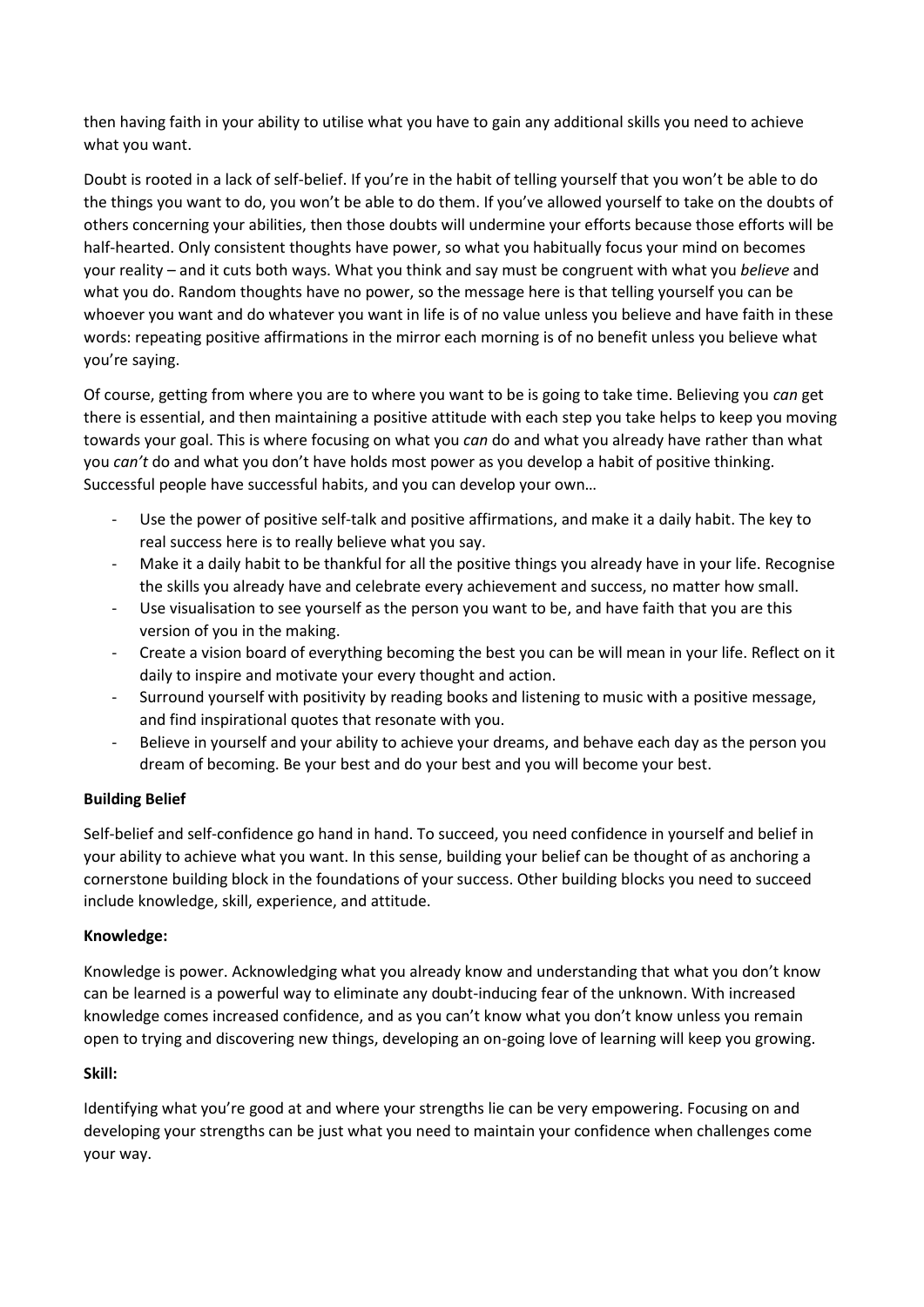## **Experience:**

The more you experience, the more knowledge you have. Every experience in life can be learned from, and while it's common to hear that we can all learn from our mistakes, it's important to note that just as much can be learned from our successes. Accomplishing any goal, big or small, builds confidence, and any 'failure' is merely a stepping stone to being and doing better.

## **Attitude:**

Developing a positive attitude is an essential element of success. When you believe that change is always possible, you have what you need to remain optimistic through the inevitable ups and downs of life. Combine attitude with experience and there's nothing that can stand in the way of becoming your best self and achieving whatever you put your mind to.

## **One Stone at a Time**

When you put all the above building blocks together, you create strong foundations on which to develop true self-confidence and self-belief. From this rock-steady platform, unshakeable faith can be yours – and faith can move mountains. Be a bumble bee. Don't stop to listen to those saying it's impossible for you to fly, just fly – and fly high. Unless you believe in yourself, no one else can be expected to believe in you. Just as Mary Kay Ash's belief in herself and her abilities allowed her to realise her dreams and inspire millions of other women to believe in themselves and what they could achieve, your belief in yourself is your own powerful source of inspiration. To achieve the life you want, be prepared to roll up your sleeves, and as author Catherine Pulsifer once said, "When faced with a large project, remember you move a mountain one stone at a time."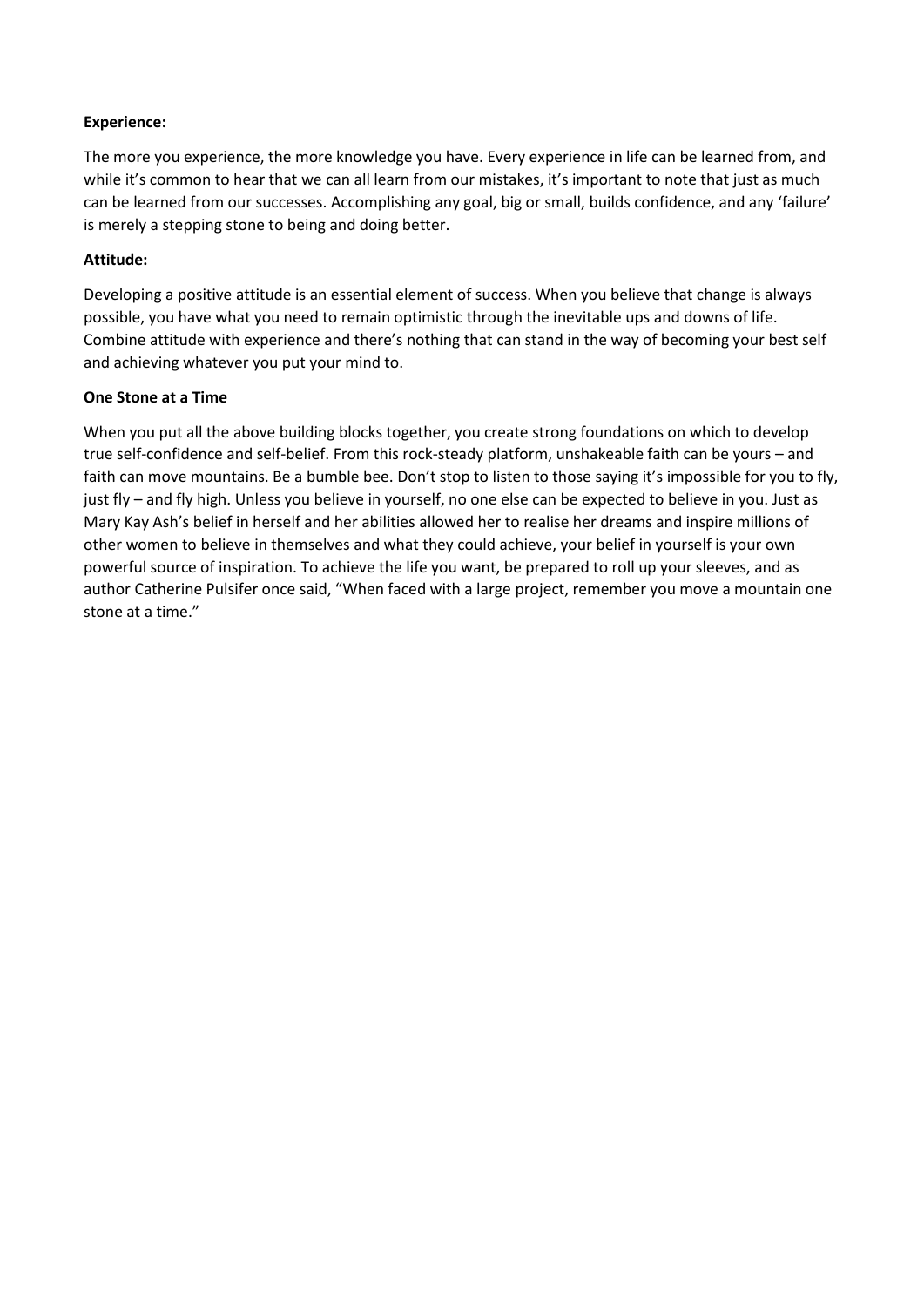## **The Power of Belief**

You already know that with faith comes hope and positive expectation, and the power of that positive expectation should never be underestimated. If you *believe* that good things will happen for you, they will; so much so that positive belief can at times appear to bring about miraculous outcomes in life.

A great example of the power of belief is found in the story of American athlete Wilma Rudolph. In 1960, she won three Olympic gold medals in track and field, making her the first American female to achieve this feat. This in itself put her into the history books, but her story is made even more remarkable by the fact that she was born with health difficulties that meant she needed to wear a brace on her leg. As the 20<sup>th</sup> of 22 children, Wilma had to battle with scarlet fever, double pneumonia, and polio as a child, but she never gave up hope and remained determined to overcome her difficulties. She said, *"My doctors told me I would never walk again. My mother told me I would. I believed my mother."* What Wilma *believed* she could do, she did, but the incredible thing is that had she *not* believed she could do it, she wouldn't have, even though her physical abilities would have remained unchanged.

Wilma's attitude echoes Mary Kay Ash's belief that in the heart of every successful person is, 'I can,' and that faith can move mountains. Her story backs up the message in chapter 2 that successful people believe in their ability to succeed, they believe in themselves, no matter how far from their goal they may seem, and the message in chapter 3 that how you choose to deal with the inevitable ups and downs of life comes down to your mindset. Just as Mia Hamm, she also accepted that as an athlete, failure is something that happens all the time, once saying, "Winning is great, sure, but if you are really going to do something in life, the secret is learning how to lose. Nobody goes undefeated all the time. If you can pick up after a crushing defeat, and go on to win again, you are going to be a champion someday."

Of course, becoming a champion in sport may mean winning medals, but becoming a champion in life is becoming the best version of you it's possible to be. To succeed in life, you need to accept that failure is a possibility, and then you need unshakeable self-belief in your ability to be who you want to be and do what you want to do – if you roll up your sleeves and persevere. It's also interesting to note that while athletics brought great joy into Wilma's life, she achieved an even greater sense of fulfilment in life after her retirement from competitive sport when she formed the Wilma Rudolph Foundation to promote amateur athletics for all. Through her own success, she inspired the success of many more young athletes, young women in particular, highlighting once again that the true source of happiness in life is bringing happiness into the lives of others.

## **Believe It to Achieve It**

In every story of success, it becomes clear that what *you* believe is what matters. If you believe in yourself, the doubts of others can't hold you back, but the reverse is also true; if you are doubting yourself, it won't matter how many times you're told by others that you can do something, you won't believe it. Until *you*  believe it, you can't achieve it.

The area of medicine is perhaps as good a place as any to see the powerful effect of belief in action. The placebo effect is a scientifically recognised phenomenon, and medical research has shown that what a person believes about the treatment they're being given can hugely influence the effects of that treatment. This ties in with having faith in something and the hope and positive anticipation it brings with it. If you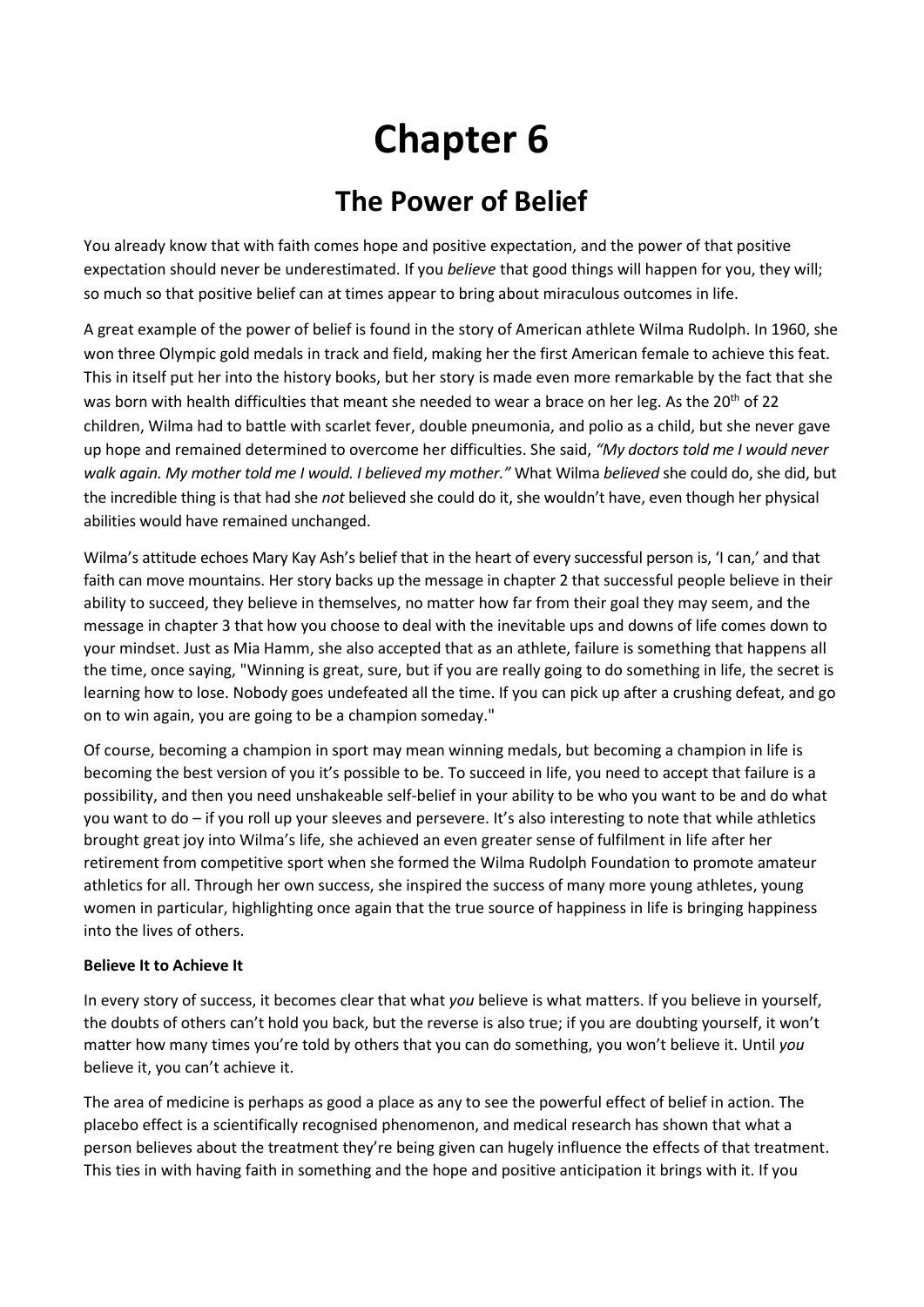believe a treatment will help you, it will, but if you don't believe it will help you, it won't. This is the same treatment, whether it's a placebo or an actual drug, so the only difference here is your attitude to it. What you believe is your perception of reality, and in the case of medical treatment, what you expect of it tends to be the outcome you experience. It takes positive expectations to realise positive outcomes.

'Hope springs eternal' is a well-known idiom that's often used when hoping for something that's perhaps a bit of a pipe dream. When it's used this way, the 'hope' is probably much more 'wishful thinking' than it is positive thinking and for this reason it holds no real power. If you're *wishing* something would happen for you, you're not fully committing to *making* it happen and, as you know, success comes to those determined to do whatever it takes to make it happen. Wishful thinking and positive thinking are not one and the same, just as true self-belief is not self-delusion. What you believe influences your thoughts and your thoughts influence the way you feel. The way you feel influences the way you behave and the actions you take, and it's those actions that generate outcomes. Wishing can't bring you what you want unless you *believe* that what you wish for can be yours. Faith, hope, and positive expectation are at the heart of all 'miraculous cures' and without them there can be no hope of success in any area of life. Winners in life accept that losing is a possibility and successful people accept that failure is a possibility. However, winners never dwell on losses and those who succeed never dwell on failures. Choosing not to dwell on illness and to focus on what's good in life inside is arguably an important element of improving outcomes as the positive energy generated by positive thoughts attracts positivity and good things in return. Of course, a positive mental attitude is not a cure all for physical ill health, and thinking positively does *not* mean wearing rose-tinted glasses or denying the reality of a serious health concern, but there's much to be said for the ancient Greek belief that it takes a healthy mind to maintain a healthy body.

## **The Stockdale Paradox**

The need to balance optimism with reality is at the core of what's now known as the Stockdale Paradox, a concept coined by author Jim Collins and named after Admiral Jim Stockdale, an American military officer who was held captive for almost eight years in a POW camp during the Vietnam War. Despite being tortured more than 20 times, being denied any POW rights, and having no way of knowing whether he would ever be released or even survive to see his wife again, he never lost faith or gave up hope. He said, "I never doubted not only that I would get out, but also that I would prevail in the end and turn the experience into the defining event of my life, which, in retrospect, I would not trade." His ability to hold firm to this belief under the circumstances is remarkable, but the paradox comes in his understanding of why he survived the experience when others in the camp didn't, describing those who died as the most optimistic. He said, "The ones who didn't survive were the ones who said, 'We're going to be out by Christmas.' And Christmas would come, and Christmas would go. Then they'd say, 'We're going to be out by Easter.' And Easter would come, and Easter would go. And then Thanksgiving, and then it would be Christmas again. And they died of a broken heart."

The lesson we learn from Jim Stockdale's experience is that optimism without confronting the reality of a situation, no matter how harsh, is a recipe for disaster that can be applied to any area of life, not just life in a POW camp. Self-delusion, denial, sticking your head in the sand, call it whatever you like, choosing *not* to face reality and to hope all the unwanted stuff just goes away only makes the inevitability of *having* to face it more and more unbearable. What he did instead was choose to adopt a positive mindset *and* accept the reality of the situation he was in. He knew the situation he and his fellow prisoners were in was not good, but rather than endure it with blind optimism, he set about *doing* whatever he could to raise the morale of everyone and to increase their chances of survival. He said, "This is a very important lesson. You must never confuse faith that you will prevail in the end – which you can never afford to lose – with the discipline to confront the most brutal facts of your current reality, whatever they might be."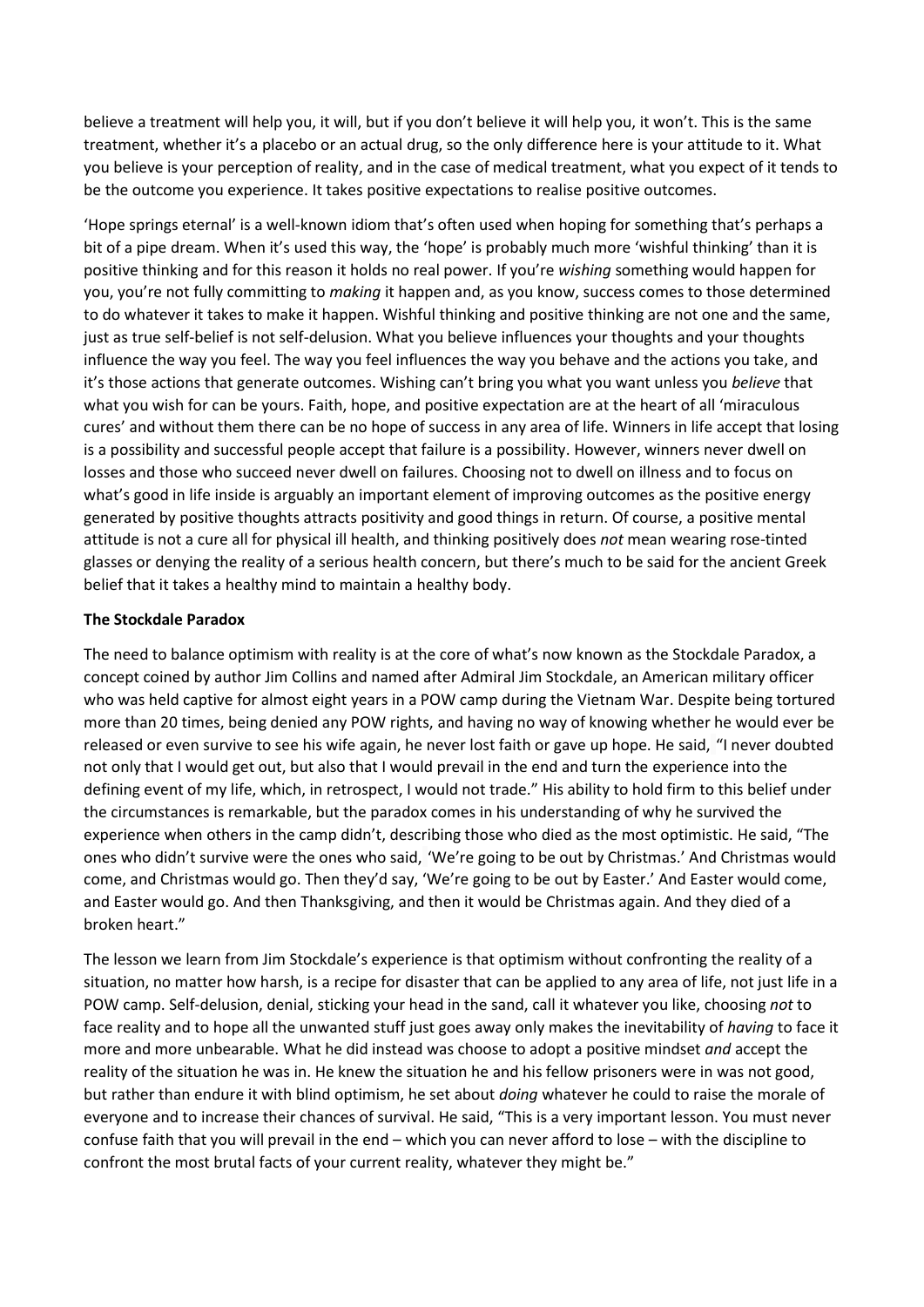#### **Learned Helplessness**

When faced with a difficult situation, we'd all like to think that we'd set about finding a way to resolve the situation, or at least improve it, rather than simply enduring it or letting things go from bad to worse. However, research first carried out in the 1960s concluded that there is such a thing as learned helplessness. The theory of learned helplessness has evolved over the decades but, in a nutshell, the research shows that when some people find themselves in a situation they feel they have no control over, the tendency is to give in to it and to accept their fate rather than try to do anything to change it.

This is something that has been noted in a hospital environment. When people are confined to a hospital bed and they're told to ring for assistance when they need anything, they can develop a mindset of, 'I can't do anything.' As time goes on, the danger is that this thought process then becomes debilitating as the patient gives in to not being able to do anything and remains in this mindset when it's time to begin doing things for themselves again. They get stuck in the *not* doing and accept this as the way things are for them, even when the reality is they could be taking steps to improve their recovery.

In effect, learned helplessness can lead to any thought of taking control of a situation being considered pointless, and an attitude of 'there's no hope' takes over. Without hope, all is lost. Imagine if Wilma Rudolph had adopted the belief of the doctor who said she'd never walk again. Had she given in to this thinking and chosen to accept it as her fate, she would never have walked – her belief would have become her reality. Of course, we know that she chose to believe her mother who told her that she *would* walk again, and it was her faith in this being her reality that allowed her to *make* it her reality, inspiring her to believe in her ability to be and do more.

The findings of learned helplessness highlight the importance of paying attention to the language you use when you're talking to yourself. If you're constantly telling yourself that you can't do something, you're talking yourself into believing that there's no point in even trying. You *believe* you can't, therefore you can't, but is it really the way things are?

Going back to the placebo effect, if you believe there's no treatment that's going to be effective, there is no treatment that's going to change what you believe to be your reality. In fact, you'll probably give up even trying anything new that's suggested. On the other hand, if you believe that there must be a way to improve your situation, your positive frame of mind keeps you open to trying new things and the positive expectation creates an energy that allows you to *keep* trying and to remain hopeful.

Nothing is impossible unless you believe it to be impossible, and with faith there is always hope. Of course, as the Stockdale Paradox teaches us, pretending everything is okay when it clearly isn't is not the way to get through tough times. Not every situation has an easy way out when you look for it, but signs that indicate a learned helplessness tendency include:

- Avoiding situations in which you can't guarantee the outcome, so effectively attempting to avoid potential failure.
- Being overly critical of yourself when you perform poorly in something, choosing to believe it confirms you never had the potential to perform well in the first place.
- After failing to achieve something, avoiding any other similar type of task, believing you're destined to fail there too.
- And believing that it never seems to matter how hard you try, things just never seem to work out for you the way you want them to.

If the above thought processes resonate with you, you no doubt believe that you have no control over the happenings in your life and you're therefore 'helpless' in terms of bringing about any change, but the reality